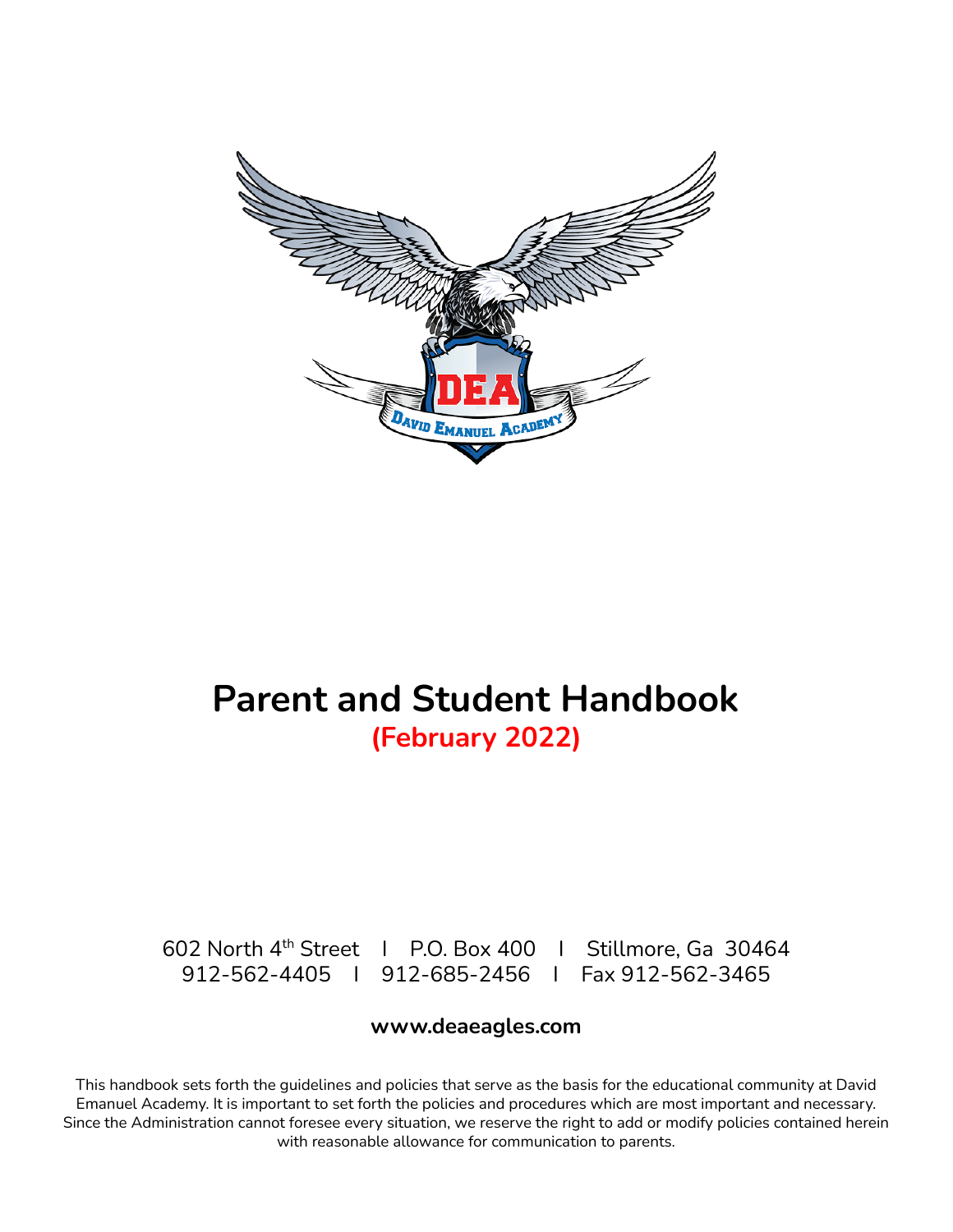### **TABLE OF CONTENTS**

| <b>Mission Statement and Guiding Principles</b><br><b>Vision Statement</b><br>Admission Philosophy and Statement of Non-discrimination<br><b>Admission Criteria</b><br><b>Board of Trustees and Administration</b><br><b>Communication and Problem-Solving</b><br><b>Academic Policies</b><br>Academic Calendar<br><b>Academic Probation</b><br><b>Academic Records and Transcripts</b><br>Academic Responsibilities<br><b>Textbook Policy</b><br>Change in Status (College Placement)<br><b>Dual Credit and Online Courses</b><br><b>Advanced Placement Courses</b><br>Earning Credits, Promotion, Class Placement<br>Middle School Courses for High School Credit<br>Credit Earning/Non-Credit Classes<br><b>Physical Education Credits</b><br>English as a Second Language Policy<br>Exams<br><b>Exempting Exams</b><br><b>Failed Courses/Credit Recovery</b><br>Foreign Exchange Programs/Courses from International Schools<br><b>Grades and Grading Scales</b><br>High School Core Curriculum<br>Homework<br>Make-up Work Policies<br><b>Physical Education</b><br>Policies on ADD/ADHD and Specific Learning Disabilities | 4<br>4<br>4<br>4<br>5<br>5<br>5<br>5<br>5<br>6<br>6<br>6<br>6<br>$\overline{7}$<br>7<br>7<br>7<br>7<br>8<br>8<br>8<br>8<br>8<br>8<br>8<br>9<br>9<br>9<br>9<br>10 |
|----------------------------------------------------------------------------------------------------------------------------------------------------------------------------------------------------------------------------------------------------------------------------------------------------------------------------------------------------------------------------------------------------------------------------------------------------------------------------------------------------------------------------------------------------------------------------------------------------------------------------------------------------------------------------------------------------------------------------------------------------------------------------------------------------------------------------------------------------------------------------------------------------------------------------------------------------------------------------------------------------------------------------------------------------------------------------------------------------------------------------------|------------------------------------------------------------------------------------------------------------------------------------------------------------------|
| <b>Accelerated Reading/Summer Reading</b><br><b>Academic Honors and Awards</b>                                                                                                                                                                                                                                                                                                                                                                                                                                                                                                                                                                                                                                                                                                                                                                                                                                                                                                                                                                                                                                                   | 10                                                                                                                                                               |
| Honor Roll and Headmaster List<br>Class Ranking/Valedictorian and Salutatorian<br><b>Beta Club</b><br><b>Special Awards</b>                                                                                                                                                                                                                                                                                                                                                                                                                                                                                                                                                                                                                                                                                                                                                                                                                                                                                                                                                                                                      | 10<br>10<br>11<br>11                                                                                                                                             |
| <b>Student Rules and Regulations</b><br>Academic Honesty and the Honor Pledge<br>Acceptable Use Policy for Computers and Internet Access<br>Personal Electronic Devices/Cell Phones<br>Telephones (Landlines)<br><b>Attendance/Truancy Policy</b><br><b>Excused and Unexcused Absences</b><br>Early Dismissal/Leaving Campus During School Hours<br><b>Tardiness</b><br><b>Bicycles and Other Wheeled Devices</b><br>Code of Conduct/Behavior Plan<br>Special Notice Regarding Unlawful Acts<br><b>Bus Conduct</b><br>Sexual Harassment/Abuse/Molestation<br>Substance Abuse/Tobacco<br><b>Class Dues</b><br><b>Community Service</b><br>Discipline Records<br><b>Dress Code</b><br>Regular School Day Attire for Females<br>Regular School Day Attire for Males<br><b>Extra Dress Code</b><br>PE/Dress Down Days/Disciplinary Actions for Dress Code Violations<br><b>Student Drivers and Parking</b><br><b>Visitors</b>                                                                                                                                                                                                        | 11<br>11<br>12<br>13<br>13<br>13<br>14<br>14<br>14<br>14<br>15<br>15<br>16<br>16<br>17<br>17<br>17<br>17<br>17<br>18<br>18<br>19<br>19<br>19                     |
| <b>School Services</b><br>Conferences/Resolving Problems<br><b>Counseling and College Advising</b>                                                                                                                                                                                                                                                                                                                                                                                                                                                                                                                                                                                                                                                                                                                                                                                                                                                                                                                                                                                                                               | 19<br>20                                                                                                                                                         |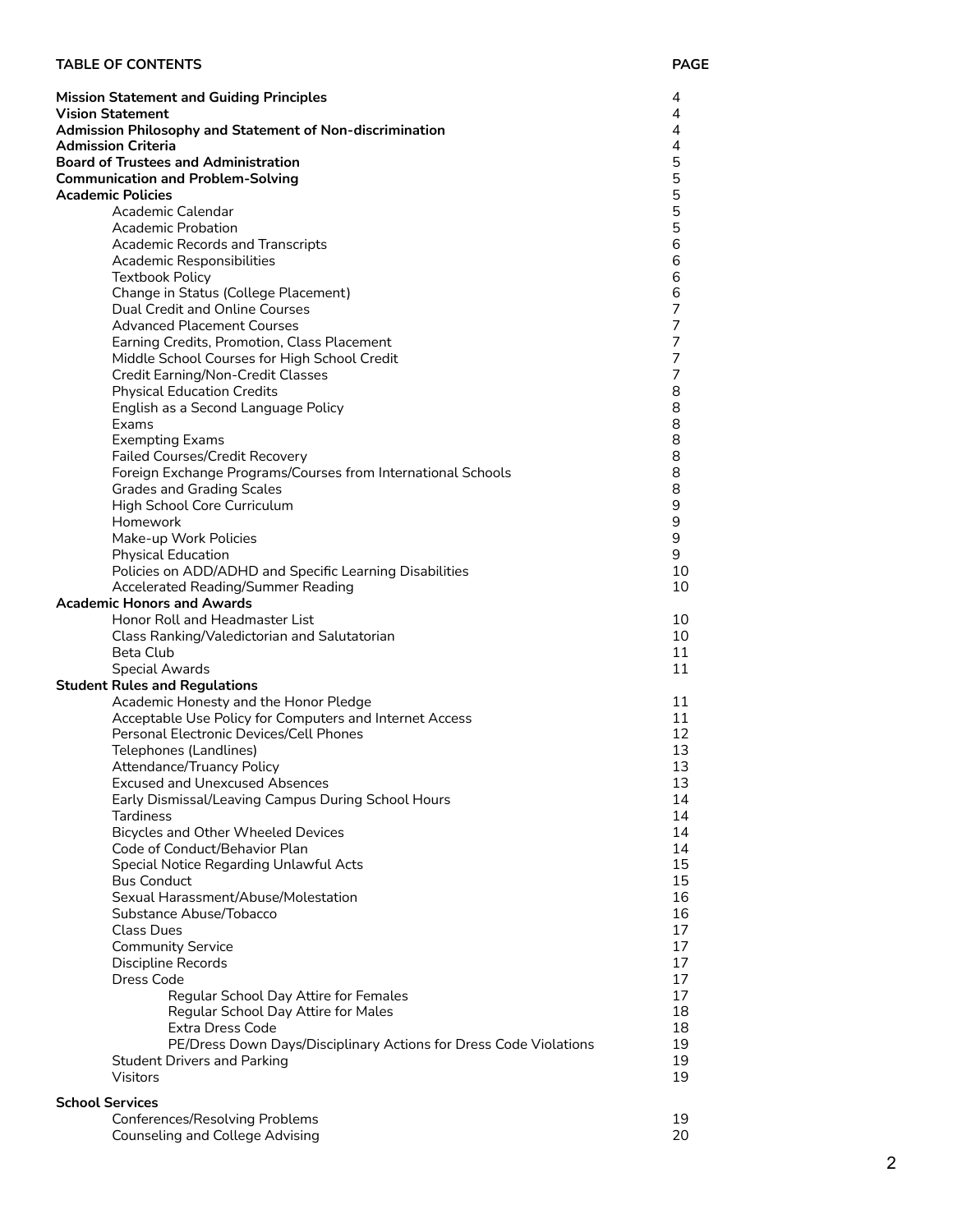| Lockers<br>Lost and Found<br><b>Food Services Policies</b><br><b>Field Trips</b><br>Progress Reports/Report Cards<br>Standardized Testing/College Entry/AP Testing<br><b>College Entrance Testing</b><br><b>Students on Campus After School Hours</b><br><b>School-Owned Property</b><br>Transportation | 20<br>20<br>20<br>21<br>21<br>21<br>21<br>22<br>22<br>22 |
|---------------------------------------------------------------------------------------------------------------------------------------------------------------------------------------------------------------------------------------------------------------------------------------------------------|----------------------------------------------------------|
| <b>Policies and Guidelines for Extracurricular Activities</b>                                                                                                                                                                                                                                           |                                                          |
| Academic Eligibility - GIAA Policy<br><b>Athletic Attire</b>                                                                                                                                                                                                                                            | 22<br>23                                                 |
| <b>Athletics Participation Guidelines</b>                                                                                                                                                                                                                                                               | 23                                                       |
| <b>Athletics Philosophy</b>                                                                                                                                                                                                                                                                             | 24                                                       |
| Uniforms and Equipment Responsibilities                                                                                                                                                                                                                                                                 | 24                                                       |
| <b>Travel for Extracurricular Activities</b>                                                                                                                                                                                                                                                            | 24                                                       |
| <b>Athletic Practice Requirements</b>                                                                                                                                                                                                                                                                   | 25                                                       |
| Cheerleading<br>Conduct                                                                                                                                                                                                                                                                                 | 25<br>25                                                 |
| Parents as Coaches                                                                                                                                                                                                                                                                                      | 25                                                       |
| <b>Other Policies and Procedures</b>                                                                                                                                                                                                                                                                    |                                                          |
| Registration/Tuition                                                                                                                                                                                                                                                                                    | 25                                                       |
| <b>Emergency Notifications for Closing School</b>                                                                                                                                                                                                                                                       | 25                                                       |
| <b>Fundraising Activities</b>                                                                                                                                                                                                                                                                           | 26                                                       |
| <b>Medical Forms</b>                                                                                                                                                                                                                                                                                    | 26                                                       |
| <b>Medical Conditions</b><br><b>Medications</b>                                                                                                                                                                                                                                                         | 26<br>26                                                 |
| Insurance                                                                                                                                                                                                                                                                                               | 26                                                       |
| Solicitation                                                                                                                                                                                                                                                                                            | 26                                                       |
| <b>Challenged Materials Policy</b>                                                                                                                                                                                                                                                                      | 26                                                       |
| Parent Drop-Off/Pick-Up                                                                                                                                                                                                                                                                                 | 27                                                       |
| Bookbags                                                                                                                                                                                                                                                                                                | 27                                                       |
| <b>Financial Policies</b>                                                                                                                                                                                                                                                                               | 27                                                       |
| Prom/8th Grade Dance                                                                                                                                                                                                                                                                                    | 27<br>27                                                 |
| Potty Training<br>Parent Pledge                                                                                                                                                                                                                                                                         | 27                                                       |
|                                                                                                                                                                                                                                                                                                         |                                                          |
| <b>Agreement and Acceptance</b>                                                                                                                                                                                                                                                                         | 28                                                       |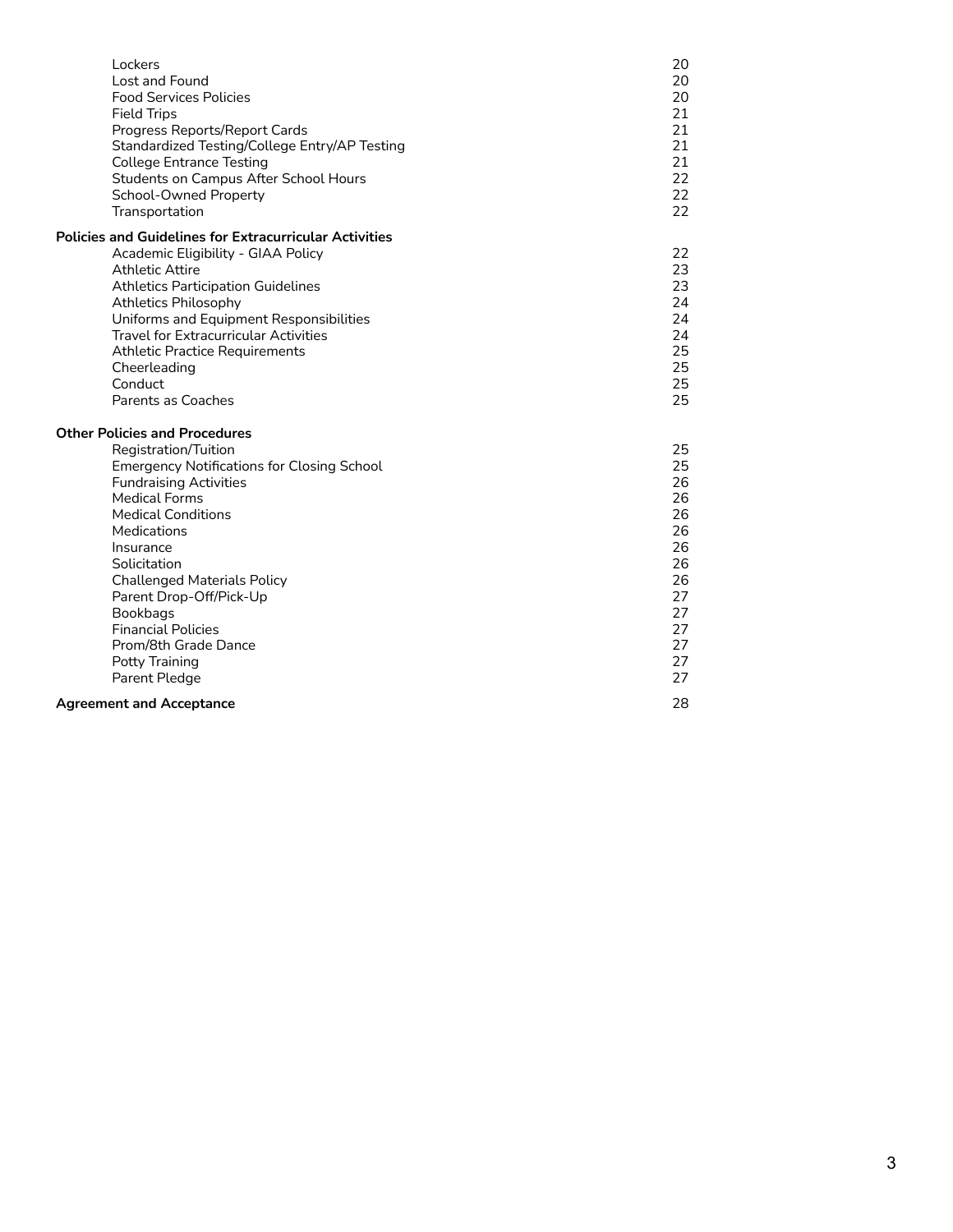# **I. MISSION STATEMENT**

### DEA's Mission:

The mission of David Emanuel Academy is to provide K3-12th grade students with an exceptional education under the guidance of Christian principles. Our school will develop ambitious individuals of strong character who are servant leaders and possess a biblical worldview.

Guiding Principles:

- 1. We honor God in an atmosphere that is rooted in Judeo-Christian beliefs and values, which is enriched by a variety of religious traditions and instructional programs.
- 2. We believe in a personalized approach to education, facilitated by small class sizes and individual attention to students.
- 3. We are committed to maintaining open lines of communication among all stakeholders in each student's success.
- 4. Our enrollment policies and procedures attempt to ensure that the academic and personal characteristics of students admitted to DEA are consistent with the school's mission.
- 5. We seek a diverse school community based upon principles of fairness, equity, and justice. We do not discriminate on the basis of gender, race, color, creed, or national/ethnic origin in employment, admissions, or any school-administered program.
- 6. Maintaining affordability and facilitating need-based scholarships and financial aid programs are important responsibilities of the school's leadership and Administration.
- 7. Developing young men and women of honor and integrity is a fundamental goal of our school; all adults and students are expected to adhere to the spirit and specific provisions of the Honor Code.
- 8. We are a community of families and individuals who are committed to the shared purposes of improving our school, our society, our environment, and our world.

### DEA's Vision:

David Emanuel Academy is committed to partnering with parents to serve our community by providing an affordable and accessible Christ-centered education. By attracting and retaining a credentialed core of master educators, DEA will continue to be a recognized leader in Christian education, offering model academic, athletic, and other programs for our students. We desire to steward the resources God has entrusted to our care through fiscal prudence by cultivating a culture of philanthropic support for the school. DEA is passionate to nurture growth in our students, participate in their spiritual transformation, and equip them to reflect and extend God's kingdom. Remaining true to our spiritual heritage, we are committed to cultivating a biblical worldview within our students, enabling them to live effective and productive lives in service to our Lord Jesus Christ.

### **II. ADMISSION PHILOSOPHY AND STATEMENT OF NON-DISCRIMINATION**

Pursuant to the mission and philosophy of our school, DEA welcomes qualified students of either gender and of any race, color, religion, creed, and national or ethnic origin to all the rights, privileges, programs, and activities generally made available to students at the school. It does not discriminate on the basis of gender, race, color, religion, or national/ethnic origin in administration of its educational policies, financial aid programs, or athletic and other school-administered programs.

As an independent school which does not provide comprehensive educational services such as special education or vocational training, the school reserves the right to deny admission or dismiss any student at any time when it determines that it cannot adequately serve the child.

# **III. ADMISSION/ENROLLMENT CRITERIA**

DEA has an Admissions Committee, consisting of Head of School, Assistant Head of School/Counselor, and/or Academic Consultant, that evaluates each applicant, new admission or transfer, on the basis on multiple criteria including (but not limited to) the following:

- The age of the student and vacancies in a particular grade
- References from current and/or previous teachers and administrators
- Compliance with the Parent Pledge of the Parent and Student Handbook
- Student transcript including grades, standardized tests, and discipline records
- Parent/child interview
- A review of previous/current relationship with David Emanuel Academy

All requirements to be considered for enrollment in David Emanuel Academy are detailed on the Admissions Application. DEA discourages the transfer of students who have failed a subject(s) that would result in being off-track for graduation or who are not currently on a college-prep track. Administration has the authority to accept students on a probationary status (decided on by a case by case basis by school administration) for a specific length of time (nine weeks, semester, and year) and setting stipulations of the probationary status due to academic performance or behavior. Continued enrollment for any student is based on acceptable academic and disciplinary standing. The school reserves the right to refuse admittance, or to dismiss any student who has an academic or conduct record which is not in keeping with the standards set forth by DEA.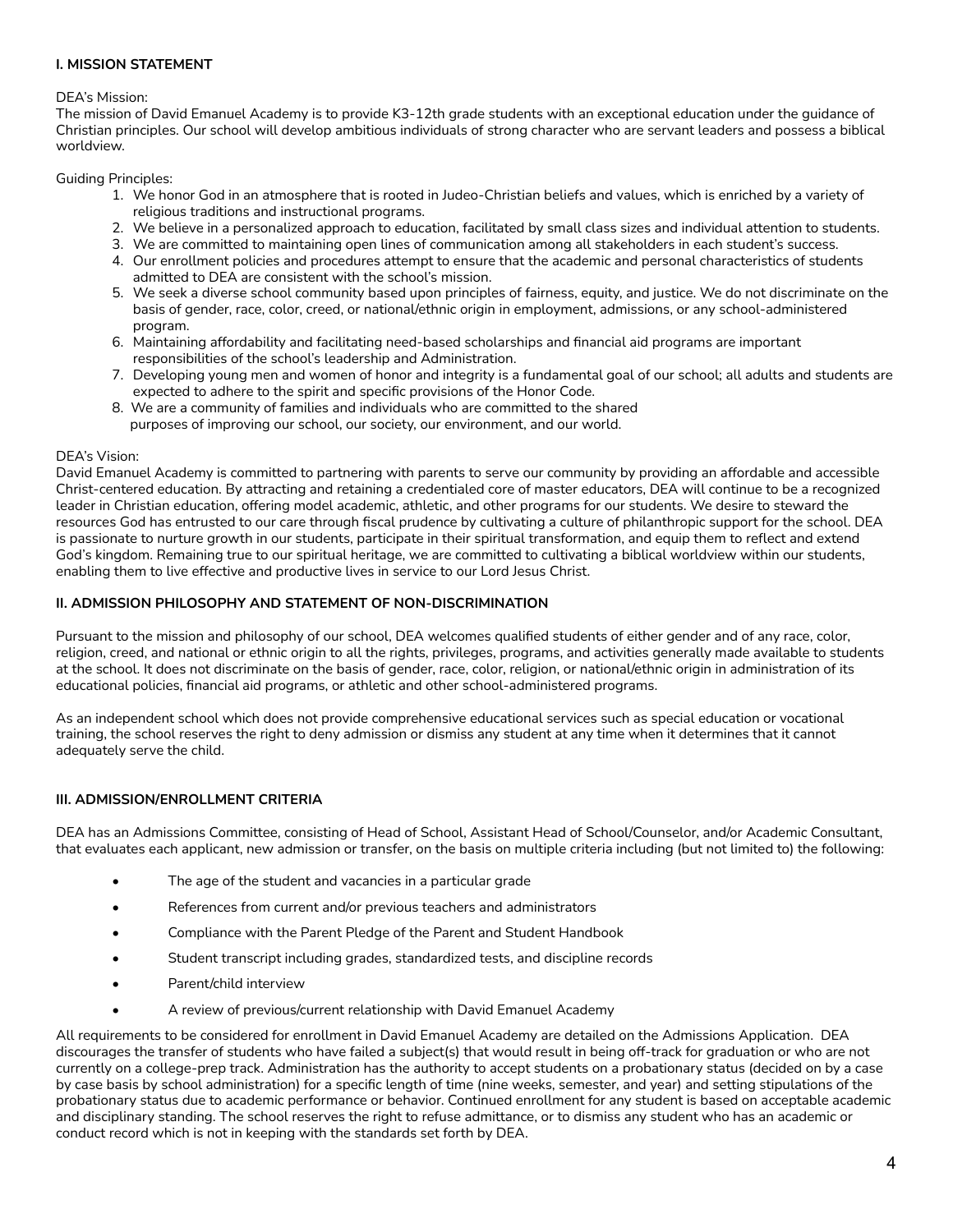DEA evaluates the applicant on the basis of multiple criteria including but not limited to academic and assessment records, teacher recommendations, good character, maturity, and motivation. The number of students and other characteristics of a particular class are also considered in making admission decisions. Students (male or female) who are pregnant, have become pregnant, or have children, or who are married or have been married, may not be enrolled in David Emanuel Academy.

### **IV. BOARD OF TRUSTEES AND ADMINISTRATION**

A volunteer Board of Trustees is the governing body for the school. The Board of Trustees sets basic policies, develops long-range plans, evaluates the effectiveness of the school, and holds ultimate financial and fiduciary responsibilities.

The Administrative Team consists of individuals who have the knowledge and skills to support our students, parents, teachers, and trustees as DEA strives to provide the highest caliber of educational services in our region. The positions in the Administrative Team are:

*Head of School* – employed by the Board of Trustees and is responsible for the operation of the school. The Head of School employs and supervises all other school personnel and is the Chief Executive Officer.

*Assistant Head of School/Guidance Counselor* – handles academic issues such as student records, college advising, exam schedules, standardized testing, grades, eligibility, academic honors, and report cards. Serves as Head of School in the Head of School's absence.

*Athletic Director* – supervises athletic programs, develops schedules, maintains athletic department budget and inventories, and represents DEA in league meetings.

*Director of Development and Marketing* – responsible for alumni relations, managing local marketing efforts, and coordinating fund-raising.

*School/Financial Secretary* – maintains calendars, keeps attendance records, sends out daily email news messages, assists with admissions and athletic department responsibilities. Helps visitors and supports the other administrators, teachers, and our volunteer organizations. Oversees collection of tuition and fees, pays bills, handles payroll, and conducts financial transactions in the cafeteria.

*Director of Academics and Students* - oversees schoolwide curriculum pacing, ordering of materials, testing guidelines, and overall curriculum planning and inventorying. Responsible for organizing all materials, data, documentation for SACS/SAIS accreditation. Responsible for ordering and inventorying technology and planning the best use of technology around campus. Oversees attendance and discipline of students in accordance to DEA policies.

These administrative positions may be added to or reduced at the discretion of the Head of School as needs arise.

# **V. COMMUNICATION AND PROBLEM SOLVING**

Parents and students are encouraged to directly contact members of the faculty and/or Administration whenever one of them can be of service. The first point of contact to resolve a problem or address an issue is the teacher or coach who is directly involved in the situation. If, after failing to resolve a problem with the teacher or coach, the appropriate member of the administrative team should be contacted for assistance. Any questions or concerns that remain unresolved after these steps need to be addressed to the Head of School. Finally, if an issue or concern is unresolved after following this chain of command, the chair of the Board of Trustees should be contacted to determine whether the matter should go before the Board of Trustees.

Parent/faculty communication is available through Sycamore, email, telephone, or parent conferences. Social media and text messaging are not appropriate forms of communication.

Parent teacher conferences (related to academics, discipline, etc.) must be made in advance. Student progress conferences will be conducted each semester. Conferences with teachers or administration must be scheduled in advance in order to best prepare for the meeting.

# **VI. ACADEMIC POLICIES**

### 1. ACADEMIC CALENDAR

The academic year consists of approximately thirty-six weeks divided into two semesters, with the first semester commencing in August and concluding prior to the Christmas holidays. Second semester begins the first week of January and concludes in late May. Each semester is further divided into nine-week grading periods. Yearly calendars are posted on the school's website.

### 2. ACADEMIC PROBATION

A student experiencing academic difficulties may, at the discretion of the Head of School, be placed on academic probation. Probationary status will result in a closer monitoring of the student's progress and may require after-school help and/or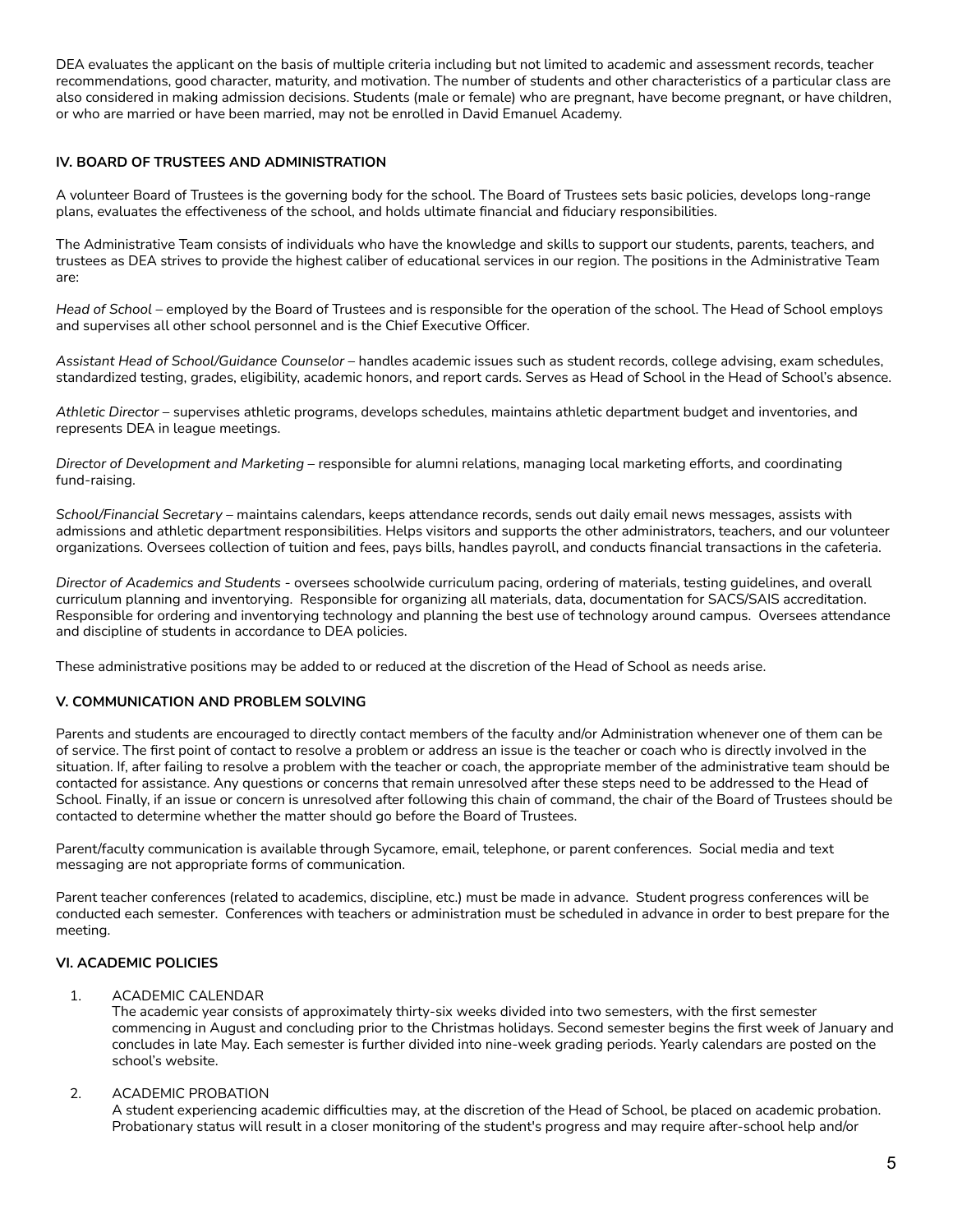tutoring. Students may be prohibited from participating in athletics (see athletic participation guidelines), class trips, or other activities until deficiencies have been corrected.

A student with this status, after a reasonable period of time to correct deficiencies, is at risk to be retained at grade level. The student may be required to undertake summer study, or may be dismissed from the school. The final decision regarding student probation status rests with the Head of School. As a member of GIAA, DEA must always abide by the association's academic/athletic policies.

### 3. ACADEMIC RECORDS AND TRANSCRIPTS

Grades, standardized test scores, and other school records are considered confidential information. They are made available only to the student, the student's family, school personnel, and approved educational or financial aid granting institutions.

Official transcripts will be provided at no cost and must be properly authorized by the student or a parent. In general, colleges and other schools will only accept transcripts sent directly from our school office bearing our school seal and appropriate signatures.

Report cards, transcripts, and other school records will not be released in cases where school property has not been returned or is damaged, when student obligations have not been met, or in cases of unpaid financial obligations.

### 4. ACADEMIC RESPONSIBILITIES

- Students are expected to enroll in a course each class period, unless otherwise scheduled by the Administration. They are expected to attend all scheduled classes, participate fully in classroom activities, and complete homework assignments on time.
- Unless planned lessons call for students to be out of their seats, students are to remain seated.
- The teacher, not the bell, dismisses students from class.
- Students should not be in the classroom, computer lab, or media center without a teacher/teacher assistant present.
- When missing school, it is the responsibility of the student or parent to get all the assignments for the class(es) that will be missed.
- If a student knows in advance of an upcoming absence (out of town trip, college visit, etc.) he/she must present a written note/email, from a parent to administration, for pre-approval (refer to #6 Excused and Unexcused Absences). It is the student's/parent's responsibility to check with all teachers prior to the days missed and get all assignments for the period of time of the absence.
- It is the student's responsibility to seek assistance when having difficulty in a subject area. Our teachers are willing to help, but they will not force a student to seek extra help.

### 5. TEXTBOOK POLICY

The student to whom any DEA textbook(s) is/are issued is responsible for the proper care of all textbooks as noted in DEA's Textbook Contract. Students are to carefully handle textbooks and protect them from weather damage. Students are not to write on any page or mark any part of the textbook in any way.

In the event a textbook is damaged, let the teacher know as soon as possible. Efforts will be made to repair a textbook. In the event the book cannot be repaired, families will be held responsible for damage or loss of issued textbooks. If a textbook is lost or damaged beyond repair, payment must be received by the office before a new textbook is issued. The student(s) is/are responsible for the return of all issued textbooks (upon end of class, year, or withdrawal from DEA).

If textbooks are returned in damaged condition, the family will be fined for the replacement of the textbook. All fines must be paid in order to be eligible for all school programs/activities/academic honors.

All school issued textbooks are and will remain property of David Emanuel Academy.

### 6. CHANGE IN STATUS (COLLEGE PLACEMENT)

DEA complies with the procedures outlined in the National Association for College Admission Counseling (NACAC) Statement of Principles of Good Practice. Those principles include reporting to colleges/universities any "change in status" in academic performance or serious violations of school rules or standards of conduct that result in disciplinary action that may occur during the students' senior year.

Academic "change in status" may include academic changes such as dropping a course, change in designation of a course, incomplete status, and failure of coursework that may jeopardize graduation. (Example: If a senior withdraws from an AP course or does not take the exam, colleges to which the student has applied will be notified of the change in the student's schedule via a new transcript reflecting the change in status)

Disciplinary "change in status" actions are related to academic or behavioral misconduct, which resulted in probation, suspension, or expulsion during a student's high school years.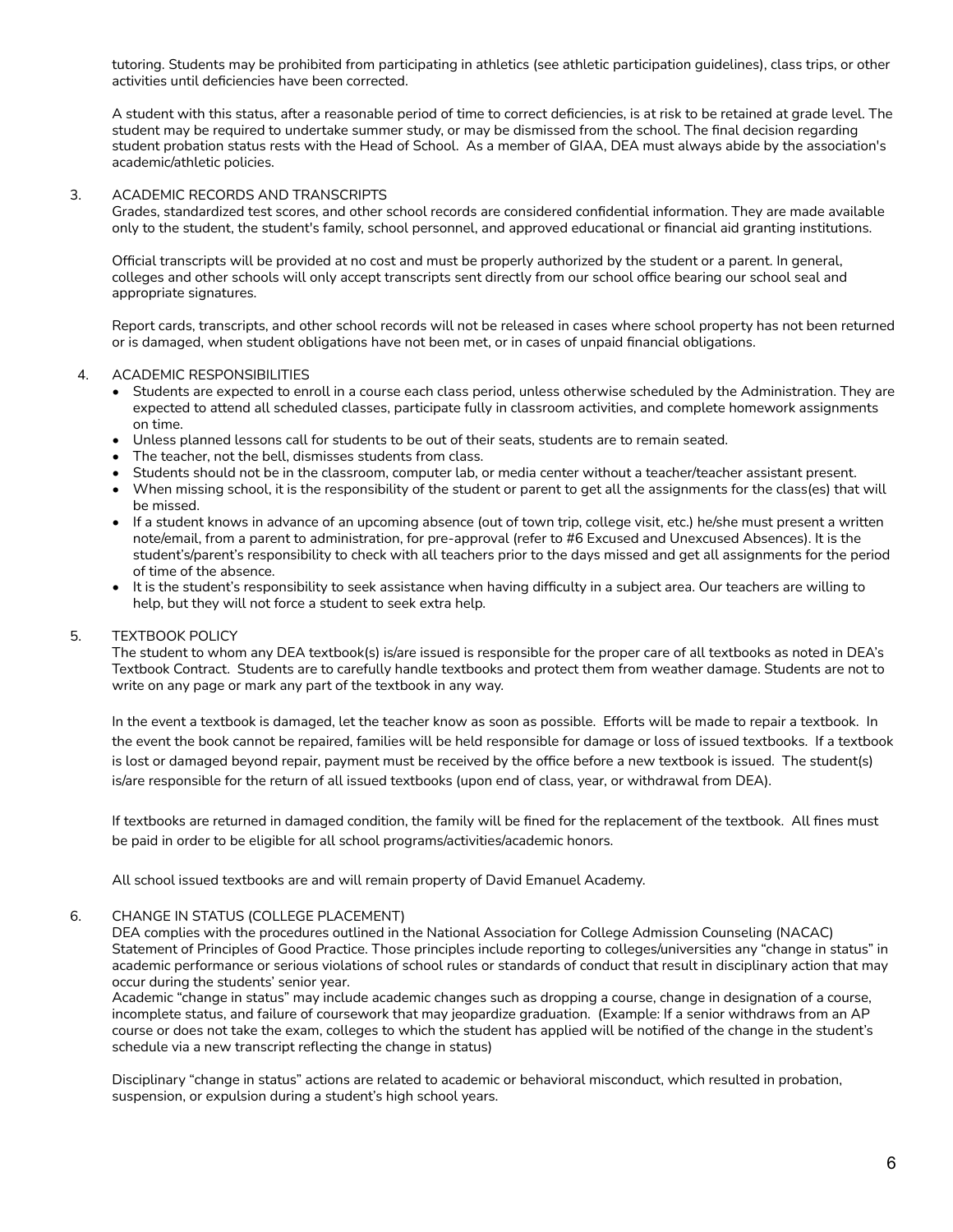# 7. DUAL CREDIT AND ONLINE COURSES

Dual Credit: Students enrolling and completing semester dual enrollment or concurrent courses (defined as those arranged between DEA and colleges and universities), may be awarded college credit. The student, parent, and school counselor must sign the required participation agreement prior to the student enrolling in dual enrollment courses.

- In the instance that a college provides final grades in the form of letter grades, DEA will convert the grade as follows:
	- A- 95
	- B- 85
	- C- 75

D [not on DEA's grading scale]- 70\*

\*If a student makes below a 70 in a dual enrollment course, the course must be retaken if the credit is needed to complete core requirements for graduation. This could impact overall average and HOPE average. ALL dual enrollment grades will *be utilized in determining final senior averages and rankings.*

- DEA will calculate the dual credit course grade into the semester and cumulative grade average using the numerical average. Dual credit courses will result in a final grade x 1.10.
- Students enrolling in other college or university courses not designated as concurrent and desiring transfer of credit must petition the Administration in advance.
- Parents are responsible for the tuition and fees charged by other educational institutions. Some courses, such as Dual Enrollment, are paid by the Department of Education.
- Students participating in Dual Enrollment courses must arrive 5 minutes before DEA class begins- no earlier! Students must be in full uniform upon arrival and must check in through the office.

Online Courses: In cases when a student must have a particular course that does not fit into his/her schedule, is transferring into the school and needs to continue a particular course of study, needs to make-up credit for a failed course, or wishes to pursue advanced classes that are not offered at DEA, online classes present a potential solution.

The following rules apply:

- Online classes may not be taken in replacement of or in lieu of classes offered at DEA except in extenuating circumstances such as for transfer students or due to scheduling conflicts when the classes are needed for graduation. They may, however, be taken as credit recovery courses to make up for failed courses.
- For a student to receive credit for an online course, it must be approved prior to enrollment. Students should submit a written request for approval that outlines the course and the purpose of taking the course.
- The sponsoring agency must be an accredited institution. The school reserves the right to refuse any online program when it believes the course does not meet our school's standards for content and rigor.
- DEA must be able to monitor students' progress in online courses and courses must be completed by May 1st in order to be counted toward graduation credits.

#### 8. ADVANCED PLACEMENT COURSES

Courses taken for Advanced Placement (AP) which are advanced classes will earn a semester grade x 1.10. Semester grades will be averaged to determine final grade. No half or partial credits will be awarded to students who complete only a portion of the course of study. Students wishing to drop AP course(s) must do so by the posting of progress reports.

### 9. EARNING CREDITS, PROMOTION, AND CLASS PLACEMENT

Middle School students must pass at least four core academic subjects, including both English and Math, to be promoted. Middle School subjects include English, Math, Science, Social Studies/History, Reading/Literature, and Physical Education.

Any student who receives two F's in academic subjects at any grade level may be subject to retention.

Placement in a class (grades 10-12) is determined by the units of credit earned. No student will be classified as an eleventh grader who has not earned a minimum of ten academic credits prior to the beginning of the school year. No student will be classified as a twelfth grader who cannot earn the credits required for graduation during the regular school year. The school reserves the right to refuse enrollment to students who cannot complete graduation requirements within the normal time frames and the usual sequence of courses.

No student who fails a course during his/her senior year will be allowed to graduate. Graduation requirements and class placement rules may be modified when, in the opinion of the Administration, it is in the best interest of an individual student.

### 10. MIDDLE SCHOOL COURSES FOR HIGH SCHOOL CREDIT

Students in grade levels below high school who take courses typically offered to high school students will receive high school credits upon successful completion of the course.

Example: Eighth grade students taking Algebra 1 will receive one (1) credit for the successful completion of the full-year course. High school grade weightings and exam rules apply to such courses. No half or partial credits will be awarded to *students who complete only a portion of the course of study.*

### 11. CREDIT-EARNING/NON-CREDIT CLASSES:

In order for a course of study to be considered a credit-earning course the following criteria apply:

a. The course must meet every day (or as frequently as core courses meet).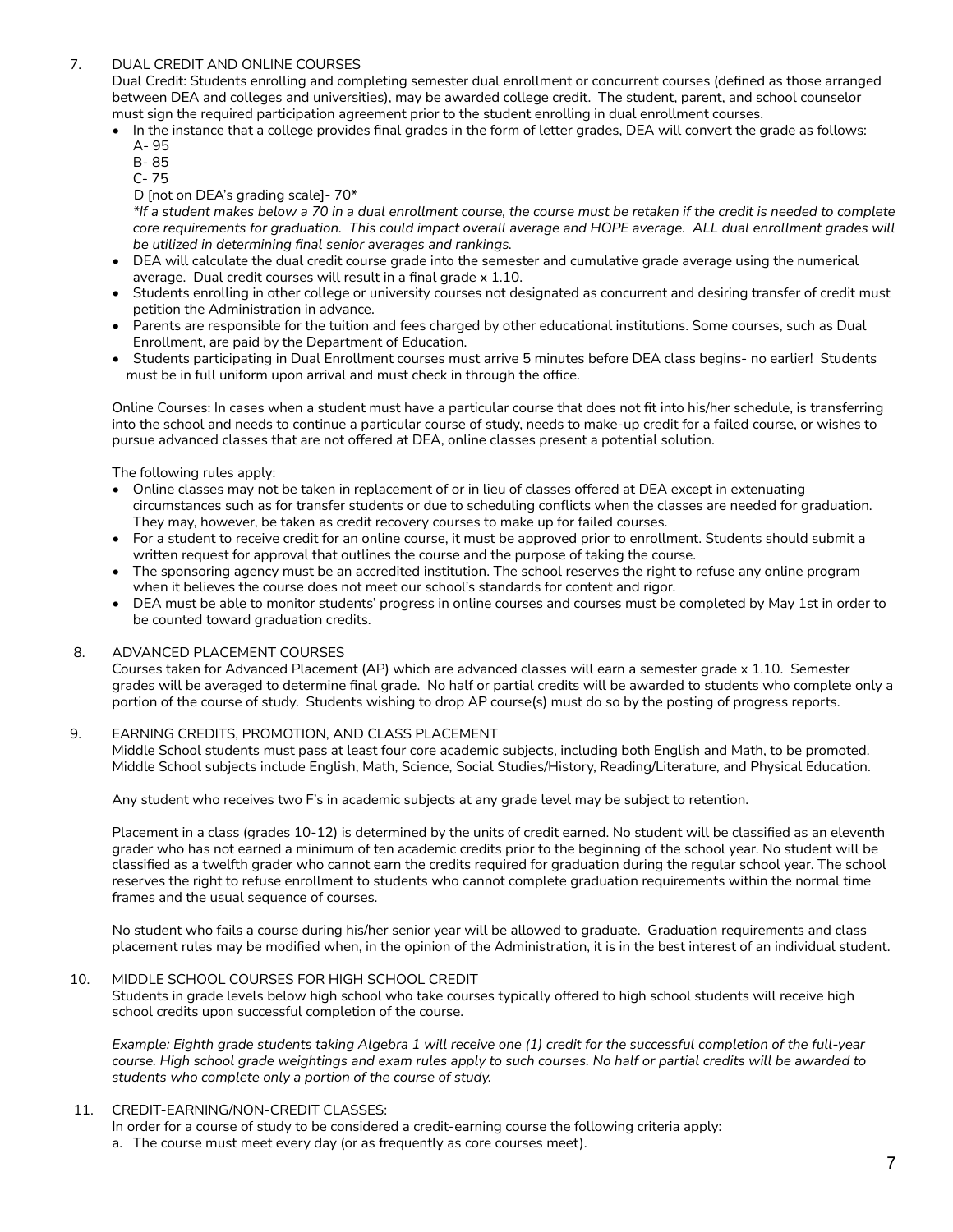- b. There must be numerical grades assigned by the teacher for homework, tests, projects, etc. with the grades being routinely entered into the electronic grade book for progress reports and report cards.
- c. Courses must be at least one semester in duration (no partial credits except half-credits for semester-long courses).
- d. All credit-earning courses are calculated into student GPAs, so all courses which meet these criteria will be calculated in cumulative GPAs for determining academic honors.

Some classes may be offered which meet fewer times per week than core courses or classes for which numerical grades are not routinely assigned may be scheduled, but such classes do not earn credits and are not calculated into student GPAs. Note: Teachers may assign grades in non-credit classes; however, those grades are not calculated into student GPAs.

### 12. PE CREDITS

Students receive 1 high school credit for Health/PE, which is typically taken as a full-year course in 9th grade. Only 1 additional PE credit is allowed during high school for purposes of GPA calculations. Students may take PE classes, but only the grades earned in their first additional PE class will count toward graduation credits and GPA calculations.

### 13. ESL (ENGLISH AS SECOND LANGUAGE) POLICY

DEA may admit some students who are not proficient in English; however, the school does not offer remedial instruction in the English language and teachers are not responsible for teaching English to non-English speaking students. Families of such students may be required to arrange and to pay the expenses for ESL classes or tutoring.

### 14. 9 WEEKS TESTS/EXAMS

Semester exams are required of all students in grades 9-12. 9 weeks tests are required of all middle school students (exception if applicable: 8th grade Algebra I students take a semester exam) - with no exemptions allowed. Administration informs families of exam dates when the master academic calendar is distributed- prior to the beginning of the school year. Do not schedule vacations or appointments on exam days.

- If a student is to be unavoidably absent for a semester exam, a parent should contact the teacher or Guidance Counselor to make alternative testing arrangements. Failure to make arrangements may result in a zero on any missed exams.
- If a student is sick and unable to be present for an exam, a doctor's excuse must be presented to the school in order to arrange an alternative testing.

### 15. EXEMPTING EXAMS

- Students may exempt only two (2) exams per semester.
- Students cannot exempt the same course for both semesters.
- Students must have at least a 95 average for the semester in the course and no more than 5 unexcused absences in that course to be eligible to exempt.
- Seniors who are cleared to graduate will be exempt from their 2nd semester exams.
- In order to exempt, students must have school issue textbook inspected prior to exams. If the book is lost or damaged, student must pay replacement cost in order to exempt exam.

### 16. FAILED COURSES/CREDIT RECOVERY

Failed courses may result in scheduling conflicts which may prevent a student from following the normal sequence of courses and make impossible the earning of graduation credits during regular school terms. The school makes no guarantee of being able to meet the needs of students in such situations. The school may require completion of credit recovery courses in order to be enrolled the following school year.

Students must get prior approval from the Administration for credit recovery courses which are taken for promotion and/or graduation credits and the school reserves the right to refuse credit for courses taken without prior approval. Credit recovery may not be used to earn partial credit and individual tutoring cannot be counted as credits earned.

Credit recovery courses will appear separately on the student's transcript. If such credits are earned to make up a deficiency in a regular academic course, the original deficient grade will remain on the transcript and both grades will be used to compute grade averages; however, only one credit is awarded. Credit recovery courses must be completed by the last day of August.

#### 17. FOREIGN EXCHANGE PROGRAMS/ COURSES FROM INTERNATIONAL SCHOOLS

Students planning to participate in foreign exchange programs should seek advisement from the College Counseling Office prior to, during, and upon completion of their stay in a foreign country. DEA cannot ensure graduation with a particular class for students who participate in foreign exchange programs. Courses successfully completed in foreign/international schools may count toward graduation requirements if they meet accreditation standards; however, these may not count in grade average calculations due to the difficulty of translating grades from foreign schools to the American system.

# 18. GRADES AND GRADING SCALES

Grades/Assessment of Progress Students in Pre-Kindergarten and Kindergarten are assigned grades according to the following scale:

| $G = Good$             | $S = Satisfactory$   |
|------------------------|----------------------|
| $N =$ Needs to Improve | $U =$ Unsatisfactory |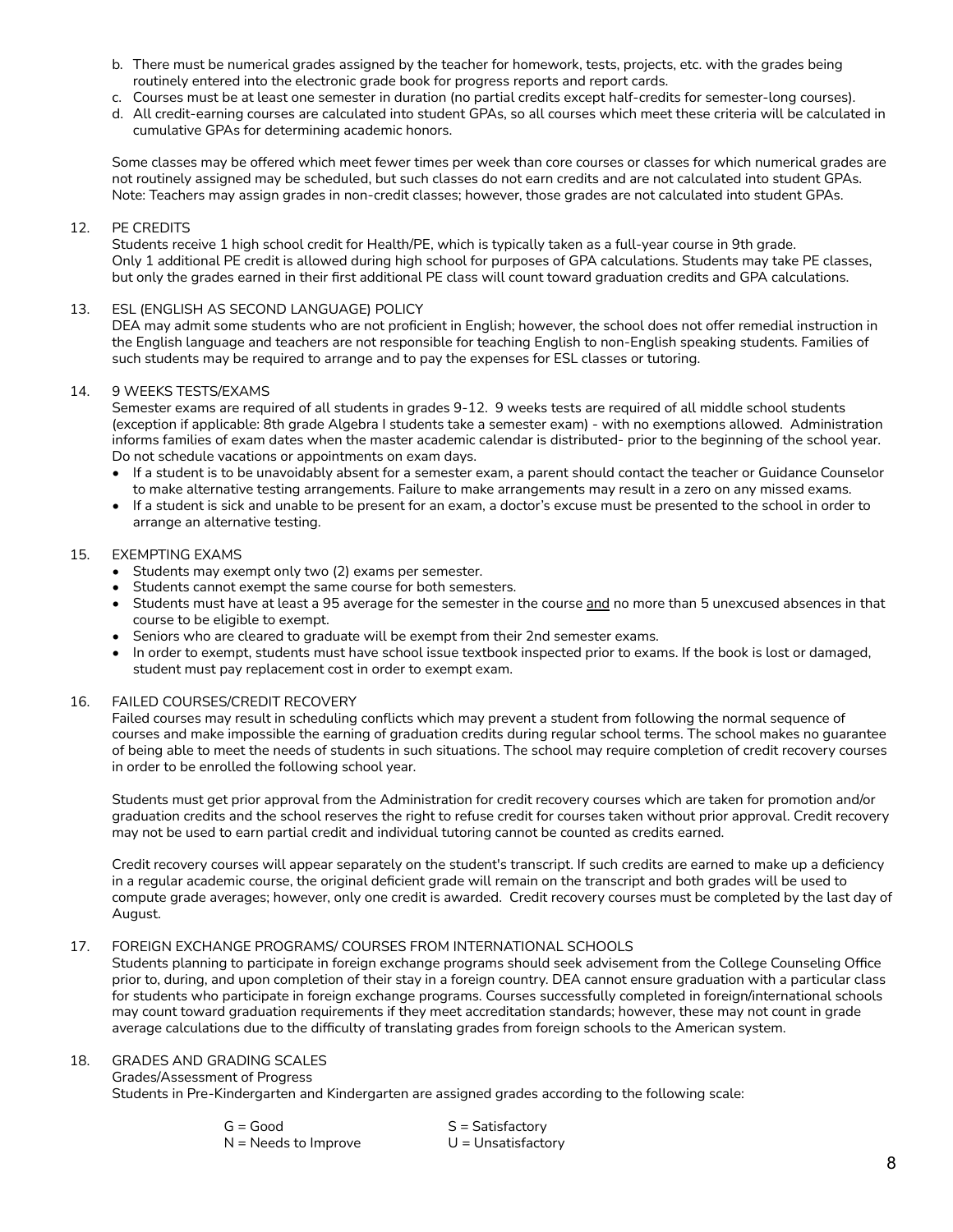Student's promotion or retention in Prekindergarten is based on results of readiness tests, teacher evaluation, and consultation with parents and Head of School. Students in Kindergarten who make either "N" or "U" for the year in a subject will need to be evaluated, and grade placement will be determined by teacher evaluation and consultation with the parents and the Head of School.

Students in grades 1-12 are graded according to the following scale:

 $A = 90-100$  B = 80-89 C = 70-79 F = 69 and below

Nine weeks, semester, or yearly averages yielding a fraction of 0.5 or better will be rounded to the next highest whole number. No grade may exceed 100.

High School Semester Grades

In determining semester grade averages, each nine weeks grade counts 40% and the semester exam grade counts 20%. The final average is determined by averaging semesters 1 and 2 (50% each).

Extra credit/optional assignments are limited to 1 opportunity per 9 weeks per class.

### 19. HIGH SCHOOL CORE CURRICULUM

The high school curriculum is closely aligned with the admission requirements for the University System of Georgia and the traditional diploma requirements in the state of Georgia. Requests regarding special circumstances should be made in writing to the Administration.

| <b>English</b>                 | <b>Science</b>          | <b>Mathematics</b>                                  |  |
|--------------------------------|-------------------------|-----------------------------------------------------|--|
| (4 units required)             | (4 units required)      | (4 units required)                                  |  |
| English I                      | Biology                 | Algebra I                                           |  |
| English II                     | <b>Physical Science</b> | Algebra II                                          |  |
| English III / AP Lit/Comp      | Chemistry               | Geometry                                            |  |
| English IV                     | Anatomy & Physiology    | Adv. Algebra & Trig.                                |  |
|                                | Physics                 | Pre-Calculus                                        |  |
|                                |                         |                                                     |  |
| <b>Social Studies</b>          | <b>Foreign Language</b> | <b>Other Required Courses</b>                       |  |
| (4 units required)             | (2 units required)      | Health - $\frac{1}{2}$ unit/PE - $\frac{1}{2}$ unit |  |
| Geography/Sociology            | Spanish I               | Keyboarding/Computer Apps - 1                       |  |
| World History                  | Spanish II              | unit                                                |  |
| U.S. History                   |                         | Other Elective - 1 unit                             |  |
| U.S. Govt / AP Govt (1/2 unit) |                         |                                                     |  |
| Economics (1/2 unit)           |                         |                                                     |  |

### The following is the sequence of courses normally followed during grades 9-12 in each subject:

#### 20. HOMEWORK

Homework is an effective teaching tool and is required in most courses. It provides practice opportunities to ensure that students have the necessary skills and information before moving on to more advanced material. Homework completion will be monitored and failure to complete homework affects grades. Excessive homework violations will result in the parents being informed and/or other disciplinary action.

### 21. MAKE-UP WORK POLICIES

Make-up work/quizzes/tests will only be given for excused absences. It is each student's responsibility to make arrangements with his/her teachers on dates and times that makeup work/tests can be administered. Students should expect that any make-up test that is given to a student who is absent on the original test date will be different in format than the original test. The following policies apply:

- Make-up tests will be given only before or after school so that students will not miss additional class time. Part time teachers need to coordinate with administration.
- Make-up tests will be given only in cases of excused absences and if the student is absent on the day of the test, or is absent for more than one day prior to the test. Make up tests will be given upon the student's return to school, and an excuse is provided.
- Missing a review for a test is not sufficient reason for expecting a make-up test, if the student knew about the test beforehand.
- No make-up tests will be given if the student knows about the test date, but is absent only on the day before the test.
- Students who have excused absences of three (3) or more consecutive days will be given the number of days absent, plus one, to make up their missed test.

### 22. PHYSICAL EDUCATION

- All students are required to participate in Physical Education when scheduled, and one credit of Health/PE must be earned at some time in grades 9-12 as a graduation requirement.
- It is expected that students will have annual routine physical exams performed to ensure their health and readiness to participate in Physical Education classes.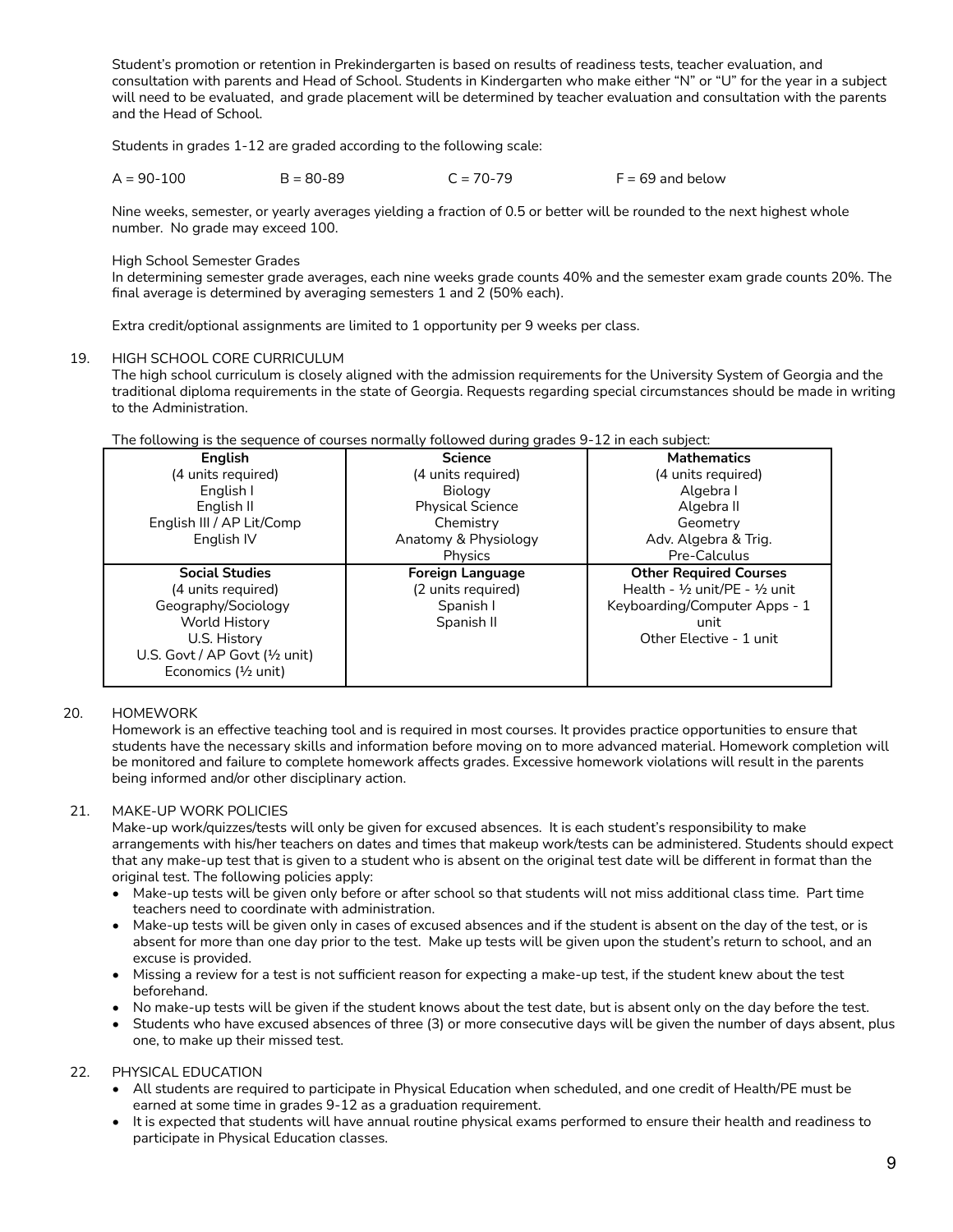- Permission to be excused from PE for a class period or an extended length of time will be based on a written request which includes explanation of the circumstances from a parent or a physician.
- Students are required to dress in proper Physical Education attire and footwear. (Reference PE Attire section of Parent and Student Handbook).

# 23. POLICIES ON ADD/ADHD AND SPECIFIC LEARNING DISABILITIES

David Emanuel Academy does not have a specific program serving students with attention deficit and/or hyperactivity disorders, nor is its faculty trained to treat learning disabilities. While we will use some strategies to assist students with a wide range of learning styles and attention difficulties, we cannot do so in ways which fundamentally alter our mission, programs, policies, or staffing. Students with learning differences are expected to meet academic and citizenship standards required of all students. Furthermore, there may be some recommendations from educational psychologists which cannot be implemented.

For a student to be allowed extended time on exams/standardized tests, documentation must be on file which states the nature of the disability and the reason for the extended time. The documentation must be based on a clinical educational evaluation performed by a professional evaluator (MD, PHD), with the test having been done within the past three years.

Educational and other such clinical psychological evaluations are maintained by the school Administration in a confidential file and are not considered part of the student's regular permanent record. Therefore, these evaluations are made available to teachers only upon parental request. Parents who wish their child's teachers to be aware of learning difficulties or other issues are encouraged to contact the Guidance Counselor to set up a teacher conference.

We recognize the value of certain medications as part of an overall strategy in assisting children with attention problems. Medication for ADD/ADHD, as with all medicines taken at school, must be registered, stored, and dispensed by the school office, based upon written instructions from a parent and/or physician.

24. ACCELERATED READING/SUMMER READING

### **Elementary School**

- Reading goals are set for each child based on their STAR results/Reading levels (ZPD range). Each child will move up incrementally.
- Students can earn points to be redeemed in the AR store.

### **Middle School**

- Set up required reading assignments with AR quizzes as accountability measure.
- Require AR tests for all novel readings. Take as test grade.
- Students can earn points to be redeemed in the AR store.

# **Summer Reading**

Summer reading is required by all students in grades 1st-12th. Each teacher will provide assignment and rubric to be turned in upon returning from summer. This is mandatory and graded.

# **VII. ACADEMIC HONORS AND AWARDS**

- 1. HONOR ROLL AND HEADMASTER LIST
	- Headmaster List Students with a 95 or above in every subject based on the nine weeks grading periods
	- Honor Roll Students with a 90-94 in every subject based on the nine weeks grading periods
	- Headmaster List and /Honor Roll are determined by the nine weeks grading periods. Semester exams are not included in the calculations.
	- Middle School Honors are based on core classes (Math, Science, Social Studies, English/Language Arts)

### 2. CLASS RANKING/VALEDICTORIAN AND SALUTATORIAN

- Class ranking in grades 9-12 is determined by the cumulative numeric averages.
- Seniors graduating with at 90+ average will be classified as *Honor Graduate of Merit.* 90+ average with 1-5 AP/DE credits will be classified as *Honor Graduate of Distinction*. 90+ average with 6+ AP/DE credits will be classified as *Advanced Honor Graduate.*
- Graduating seniors will be awarded one of three diploma types specified below:
	- College Prep Diploma- Having taken all required courses within the college preparatory curriculum, and all required electives.
	- College Prep with Distinction Diploma- College preparatory curriculum, required electives, plus 1 to 5 AP or Dual Enrollment courses.
	- College Preparatory Honors Diploma- College preparatory curriculum, required electives, with a minimum of 6 AP or Dual Enrollment courses.
- The Valedictorian of any class is the student with the highest numeric average, and the Salutatorian is the student with the next highest numeric average. To be considered Valedictorian or Salutatorian, students must have an honors diploma.
- High School Valedictorian and Salutatorian must have attended DEA for their entire Junior and Senior years.
- 8th grade Valedictorian, Salutatorian, and Historian must have attended DEA for their entire 7th and 8th grade years.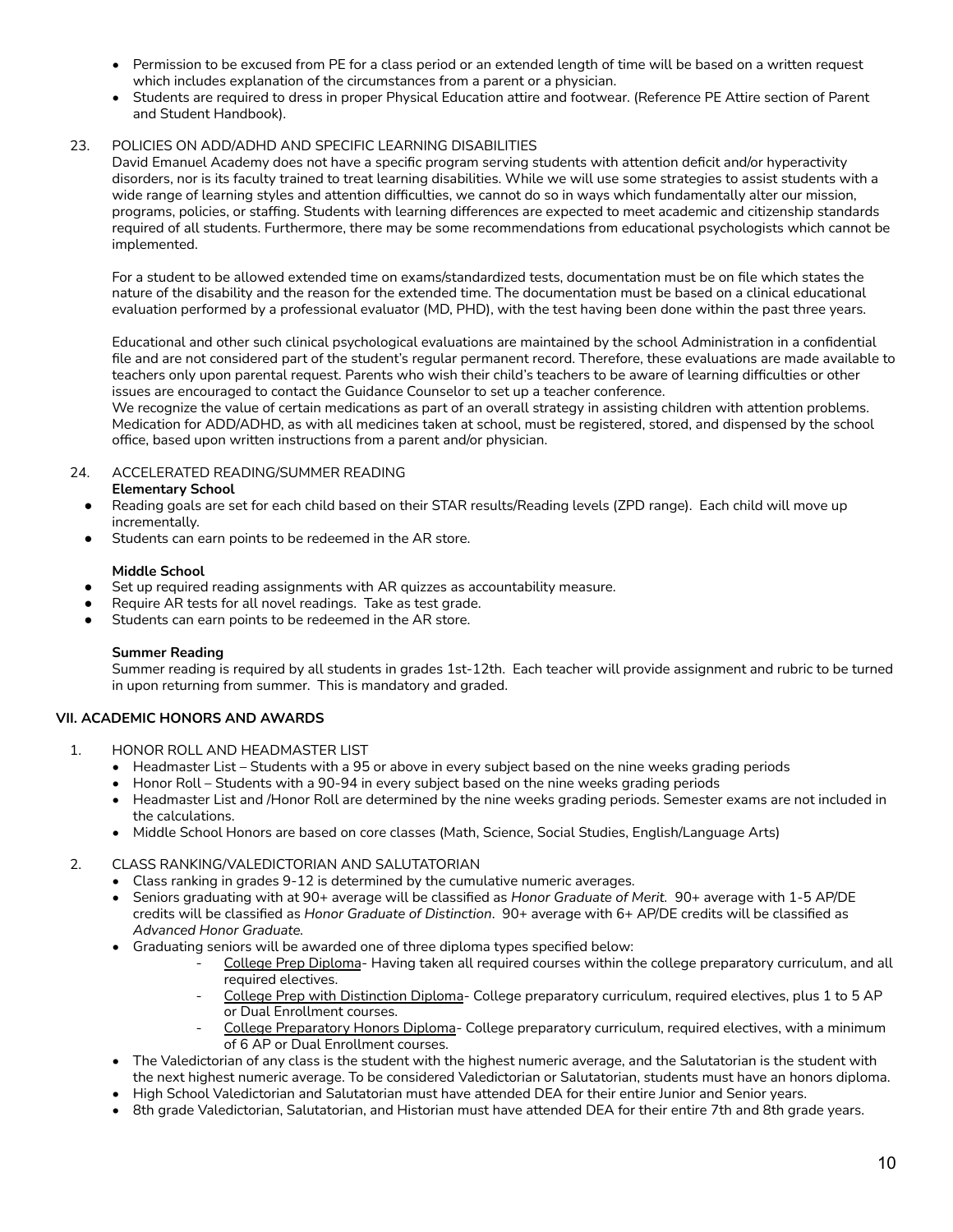### 3. BETA CLUB/JUNIOR BETA CLUB

Students who achieve a 90 or above average for two (2) consecutive semesters will be invited to join Beta Club. In order to remain in good standing, students must maintain a minimum average of 88. One semester below an 88 average results in a warning; a second consecutive semester below the minimum average will result in dismissal from Beta Club. Beta Club members are also required to complete 10 hours of community service activities in order to remain in good standing. Any community service time must be documented and an official letter turned in to Guidance Counselor for verification of hours worked. Junior Beta (grades 4-8) eligibility - Students must have a 90 final average each year to qualify for Junior Beta Club. Eligibility is checked at the end of the school year.

### 4. SPECIAL AWARDS

The school conducts an Honors Awards Program each spring to recognize outstanding achievements in academics, citizenship, and service. Special awards are sponsored by DEA, by some colleges and universities, and by community, state, and national organizations.

### **VIII. STUDENT RULES AND REGULATIONS**

### 1. ACADEMIC HONESTY AND THE HONOR PLEDGE

It is a fundamental assumption that any work presented by students will be their own. Cheating on a test, project, homework assignment, or examination includes any case of assistance sought, received, or offered without the prior approval of the teacher. It also includes possession or viewing of notes or other materials which could give the student an unfair advantage.

Other Honor Code violations include the following:

Plagiarism: Any use of someone else's ideas or words without proper recognition of the source constitutes intellectual dishonesty. The methods of acknowledgement instructed by the MLA (or APA) style manual will serve as guidelines, unless a teacher provides other specific instructions.

Self-Plagiarism: Submitting the same piece of work in more than one course without the explicit permission of the instructors involved is called self-plagiarism and is a violation.

Cheating: Academic cheating is defined as giving or receiving assistance from written material, electronic devices, another person, or another person's paper, prior to or during an examination, test, quiz or any other assignment which is to be the product of one individual.

Honor Code: "As a member of the DEA community, I believe that a commitment to personal integrity is critical to my own development and to that of our school. I, therefore, pledge to abide by the principles of the honor code which are: not to cheat, lie, or steal, nor to tolerate these activities by others." By signing the agreement of this Student Parent Handbook, each member of the student body in middle and high school is expected to adhere to the Honor Code.

Violations of the Honor Code will result in consequences such as a zero on the assignment, suspension from school, and/or documentation on permanent records, etc.

### 2. ACCEPTABLE USE POLICY (AUP) FOR COMPUTERS AND INTERNET ACCESS

The school provides to its students access to computers and other technology, including resources such as the Internet, for educational purposes. AUP rules apply to the use of personal computers or other technology devices on campus or from any location when the activity may influence the social or educational environment at school. (See also "Personal Electronic Devices" below.)

The following acceptable use policies apply:

- a. The use of technology to create, access, or use offensive or illegal material is prohibited.
- b. Students must not interfere with the work of others.
- c. Students must not illegally copy software, text, music, pictures, or graphics from any Internet or software source.
- d. Students must not change or modify system configurations or control panels or knowingly deface, damage, or render inoperable a computer or its components.
- e. Students must not record any personal information, such as name, address, etc., about himself or herself or anyone else on an Internet site.
- f. Students must not attempt to undermine or avoid the security restrictions DEA puts in place to protect its computer and network resources.
- g. Students must not use a teacher's computer without permission.
- h. The use of a personal technology device (including smart watches) during a test or exam without specific teacher permission constitutes cheating.
- i. Students must not access social media sites while at school.
- j. It is a violation of school policy to create, access, or use materials or communications that are:
	- i. Damaging to another's reputation/slanderous
	- ii. Obscene
	- iii. Threatening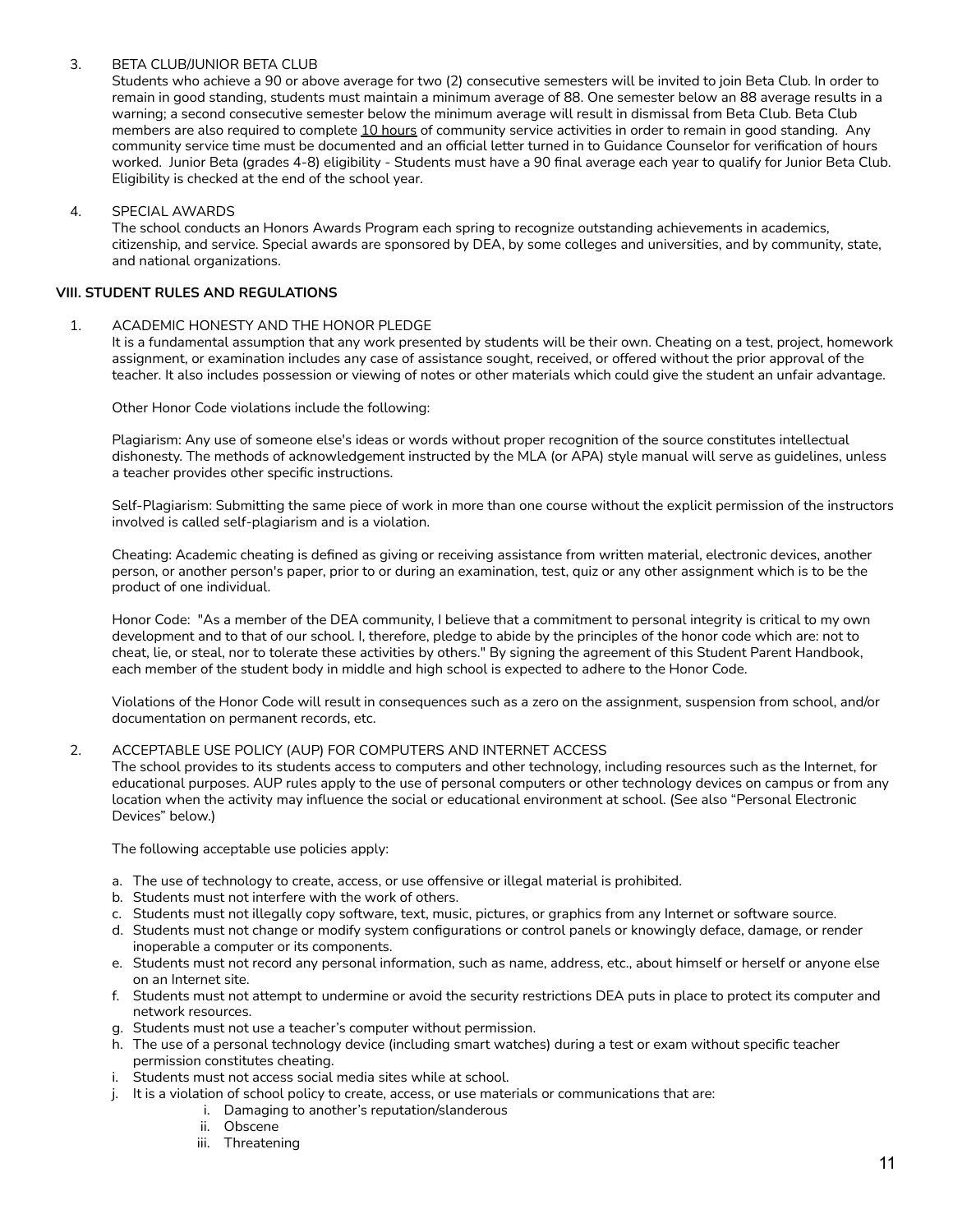- iv. Abusive
- v. Sexually oriented
- vi. Contrary to the school's policy on harassment
- vii. Illegal

k. All smart watches must be put away upon teacher request and during tests/exams.

l. Students involved in online Dual Enrollment classes during the regular school day must adhere to DEA's Acceptable Use Policy while working independently.

# 3. PERSONAL ELECTRONIC DEVICES/CELL PHONES

While assigned to work with students, DEA employees are not permitted to use electronic communications devices except during approved breaks and emergency situations. Internet use, text messaging and/or emailing pictures while assigned to work with students is strictly prohibited regardless of the type of device used and whether for business or personal reasons. Use of personal electronic communication devices to contact (via voice, text, or pictures/video) DEA employees for personal and/or inappropriate reasons shall be grounds for discipline up to and including expulsion.

### Acceptable Use of Cell Phones during Program Hours:

There are occasions in which employees will need to use DEA issued electronic communication devices. In these cases, employees will have explicit direction from administrators governing use. Situations which may require use of DEA issued or personal electronic communication devices include: a. Field Trips b. Off-site Programs c. Emergencies Students may not bring devices to school which are designed primarily for entertainment or which would cause classroom distractions (radios, CD players, electronic games, laser pointers, etc.).

If a student brings a laptop or tablet to school, they may only use them with specific permission and may not use them during break or lunch and at no time is social media to be accessed during the school day.

### Cell Phone Policy for Upper School (Grades 9-12):

Upper School students are allowed to use cell phones ONLY during break and lunch. At all other times, cell phones should be silenced and put in a secure place. During class time, cell phones are to be silenced and placed in a teacher's designated area for safe keeping.

Cell Phone Policy for Elementary and Middle School (Grades K3-8): Elementary and Middle School students must have cell phones off and in book bags at all times of the day.

Devices discovered in violation of school policies will be taken and returned to the student on the 1st offense and to the parent on the 2nd offense. Further infractions will lead to additional disciplinary actions.

Students using any personal electronic devices must follow the Acceptable Use Policy.

High school students should note the following helpful guidelines:

- If a computer is required for a particular class, a laptop style device with a built-in keyboard may be the best option for efficient use.
- The device must connect wirelessly to the school's network and must efficiently access and have full functionality with all Google Apps.
- Tablet devices are often consumption-driven and often less effective for creating content necessary for classwork and homework.
- The optimal use of a tablet device requires the purchase of an Office Suite App and a keyboarding device.
- E-reader devices are useful for reading and learning, but have strong limitations for creating content. The minimum screen size for a device is seven inches.
- Battery life to last an entire school day without recharging is necessary.
- Please consult with appropriate technology personnel for suggestions regarding best devices for school related work.
- Students found in violation of the AUP will lose the privilege of using technology at school for a designated amount of time. Length of time will be determined by Administration.
- Student workstations are to be used for educational purposes.
- Internet based games are not to be played on the workstations unless authorized by a teacher.
- Students are prohibited from using social media or visiting chat rooms during the school day.
- Upper School students may only access school provided email [grades 5-12].
- The appearance of questionable sites must be reported to the teacher immediately.
- Damaging DEA computer equipment is not tolerated and will result in disciplinary actions and require reimbursement for repairs.
- The student is fully responsible for how DEA email account is used and is not to share passwords with anyone.
- The student is to abide by the regulations listed above and the AUP that govern DEA computer use.
- The student may not copy or install software to the school's workstations and is not to use personal storage devices without permission from the teacher.
- The student may not download files from the Internet without permission of the teacher.
- The student may use workstations in computer labs or other locations only with faculty or staff supervision.
- A student who deliberately damages hardware or software and/or initiates a virus or malicious code into the computer or tries to access unauthorized areas will receive consequences as stated in the code of conduct.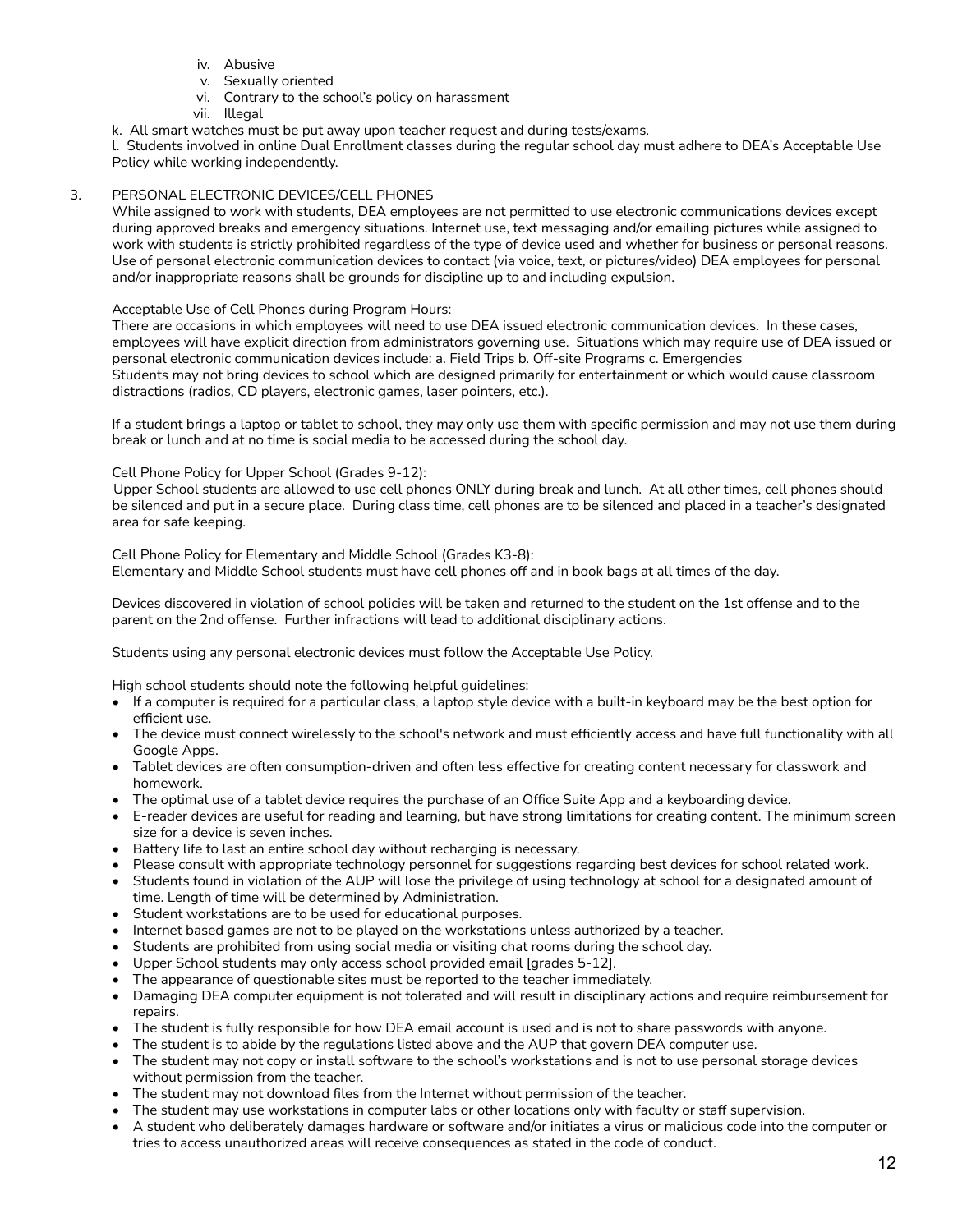• Use of the cut-and-paste function to support plagiarism is not allowed, and a student may be suspended for this activity. DEA will:

a. Monitor any information stored on its network.

- b. Maintain proper licensing for all software.
- c. Attempt to block all offensive material and advertising.
- d. Provide each student with a personal account and password for access to the student network.
- e. Provide supervised access to the computer labs after school at specific times.

#### 4. TELEPHONES (LANDLINES)

Students are not allowed to use school phones without the permission of office staff. Students will not be called out of class to answer the phone unless it is an emergency (as determined by the office staff).

The office staff will take messages and allow return calls at break or lunch. Teachers are asked to not allow students out of class to make phone calls unless there is an apparent emergency.

### 5. ATTENDANCE

School policy dictates that students may not exceed ten (10) unexcused absences in a given semester (20 for the year) to receive academic credit. In elementary grades, students may not exceed 10 unexcused all day absences per semester. In middle and high school grades, students attendance is checked per period and may not exceed 10 unexcused absences per class per semester. Exceptions may be made in the case of extended illness.

- Middle and high school grades must attend all required periods to participate in a school function that day (ex. Sports, Pageant, Prom, etc.). If early dismissal of school is scheduled, the student must attend all scheduled classes. See excused and unexcused absences below.
- To achieve perfect attendance, a student must be at school all day, every day, with no tardiness or early releases. Perfect means perfect.
- The Administration will determine disciplinary action for excessive absences, tardiness, and early releases. Discipline may include, but not be limited to, loss of privileges, after school detention, and/or community service.

### TRUANCY POLICY

- When a student reaches more than 10 unexcused absences a referral to the Children In Need of Service (CHNS) will result. The purpose of the CHNS Hearing is to provide school and community-based assistance to families when needed to address attendance concerns. The CHNS Hearing is intended to be a preventative and not punitive means to promote excellent, regular attendance.
- The 10 unexcused absences will include absences incurred from multiple tardies (3 unexcused tardies  $= 1$  unexcused absence).
	- Protocol for Referral to CHNS (as referenced above)
		- When a student reaches 3 unexcused absences parent contact will be made by phone call.
		- When a student reaches 5 unexcused absences parent contact will be made by email.
		- When a student reaches 8 unexcused absences parent contact will be made by a letter in the mail.

On the eleventh absence referral will be made to CHNS.

### 6. EXCUSED AND UNEXCUSED ABSENCES

- Athletes must be present at school for all required classes in order to practice or play in any interscholastic contest unless excused and approved by the Head of School. On early dismissal days, attendance for the scheduled activities is required.
- Doctor or dentist appointments, funerals, or other situations may be considered excused absences, but must be cleared with the Head of School.
- Advance notice is expected for excused absences except in the case of an emergency. In the event student's sickness does not require medical attention, parent/guardian must contact the main office for approval to be excused. Contact must be made the morning of the event by phone call to the main office or email to the Director of Academics and Students (mmoore@deaeagles.com).
- Students who are absent (unexcused) more than ten (10) days in a semester will not be eligible to receive academic credit unless granted an exception by the Hardship Committee.
- If a student is away from campus because of school related activities, he/she is not counted absent, excuse is noted in Sycamore, and is excused for the classes affected by the absence/early dismissal. **However, it is the student's responsibility to fulfill his/her academic assignments missed per class period.**
- Leaving before the official event dismissal time is considered unexcused.
- Up to five days of absence for the school year may be given, based upon a parent's written request, for trips or other **reasons of an educational nature. Prior approval from the Administration is required.**
- Medical appointments should be scheduled, when possible, for a time after school. If this cannot be arranged, a doctor's excuse verifying the student's appointment must be presented upon returning to the office for the absence or tardy to be considered excused.
- In order for any absence to be excused, the student must present the doctor's excuse within five (5) school days after returning to school.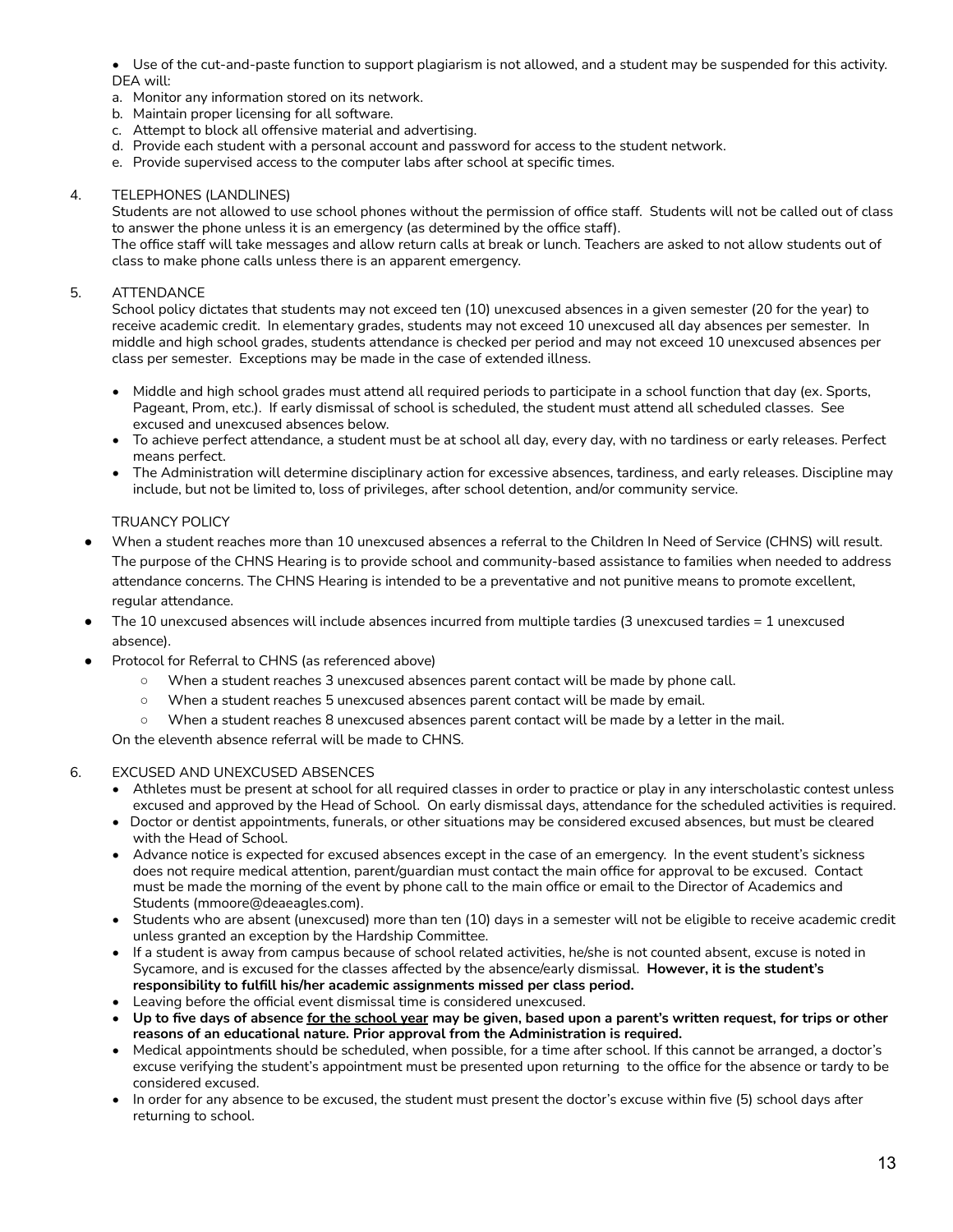- If a student's absences (unexcused) surpass 10 days in a semester, no academic honors will be given unless homebound arrangements are made. (Online or private tutors).
- Classification of absences or changes to the policies are at the discretion of the Administration.

### 7. EARLY DISMISSAL/LEAVING CAMPUS DURING SCHOOL HOURS

Students may not leave campus during school hours or before the end of the day unless they have written or verbal (phone call to main office) permission from a parent or legal guardian. A record is maintained in the office and students must sign out before leaving. Leaving campus without permission from school authorities will result in disciplinary action. Leaving campus for lunch and then returning is not allowed. No student should leave campus for lunch purposes. Following are the procedures for early dismissals:

- a. A parent should send a note/call with the specific reason of dismissal, including a contact telephone number.
- b. A parent or representative picking up a student should sign the student out in the office.
- c. Students who drive to school must have permission from the Administration to leave campus. Parent contact will be made prior to the student's dismissal and the student must sign out.
- d. Office personnel will get student out of class. Parents should not go directly to the classroom.
- e. Middle and high school students should get teachers to sign an early dismissal form and give to office staff prior to signing out.

### 8. TARDINESS

- Students must report to classes on time; otherwise, they will be counted as tardy. When students report late to school, they must come by the office to sign in and obtain a tardy slip, which is required to admit them to class.
- A student may not surpass more than five (5) tardies per class period in the semester.
- More than five (5) will result in disciplinary consequences such as detention or school/community service. (This could directly impact participation in extra-curricular activities as determined by administration)
- 3 unexcused tardies will equal 1 unexcused absence.

### 9. BICYCLES AND OTHER WHEELED DEVICES

For safety reasons, riding bicycles, skateboards, skates, scooters, rollerblades, shoes with wheels, or other such devices on campus is prohibited, unless prior approval is made with Administration for special events.

### 10. CODE OF CONDUCT/BEHAVIOR PLAN

Students at DEA are expected to come to school for the purpose of an education. In order to obtain this education each student must conduct himself/herself in an orderly fashion, cooperate with his/her teachers and classmates, and consistently perform in the classroom. Students are expected to maintain behavior that is consistent with classroom conduct in other areas of the campus, such as the gym, lunchroom, and locker room. Students are required to be respectful during chapel and behave appropriately.

DEA does not wish to monitor students' behavior off-campus; however, the school reserves the right to conduct an investigation and take disciplinary action if, in the opinion of the Administration, students' off-campus behavior reflects negatively on our school or if off campus behavior constitutes a potential threat to the wellbeing of other students. This includes posting on social media. If administration feels behavior is not in accordance with the school mission, consequences may include suspension or expulsion.

Students (male or female) who are pregnant, have become pregnant, or have children, or who are married or have been married, may not be enrolled in David Emanuel Academy.

Rules of conduct must be in place to ensure an optimum learning environment. DEA does not want to create a rigid and intimidating set of rules and regulations, but strives to create a warm, friendly atmosphere where learning can take place without unnecessary disruptions and distractions. Any student who displays attitudes and behaviors inconsistent with these expectations, such as severe and/or repeated offense(s), may lose the privilege of attending our school.

In cases of expulsion, student may not attend school events or be on school grounds for a minimum time of one calendar year. Expulsion from David Emanuel Academy is **permanent and final.**

School wide expectations include:

- Respect everyone and all property.
- Obey all adults at school.
- Follow all classroom and school rules.
- Be prepared for class.
- Complete all assignments on time and actively participate in learning.

David Emanuel Academy Behavior Plan

1) Teachers will document student infractions using the behavior tracking system in our student information system (Sycamore).

2) Any major infraction will result in an immediate office referral regardless of a student's number of incidents in the behavior plan process.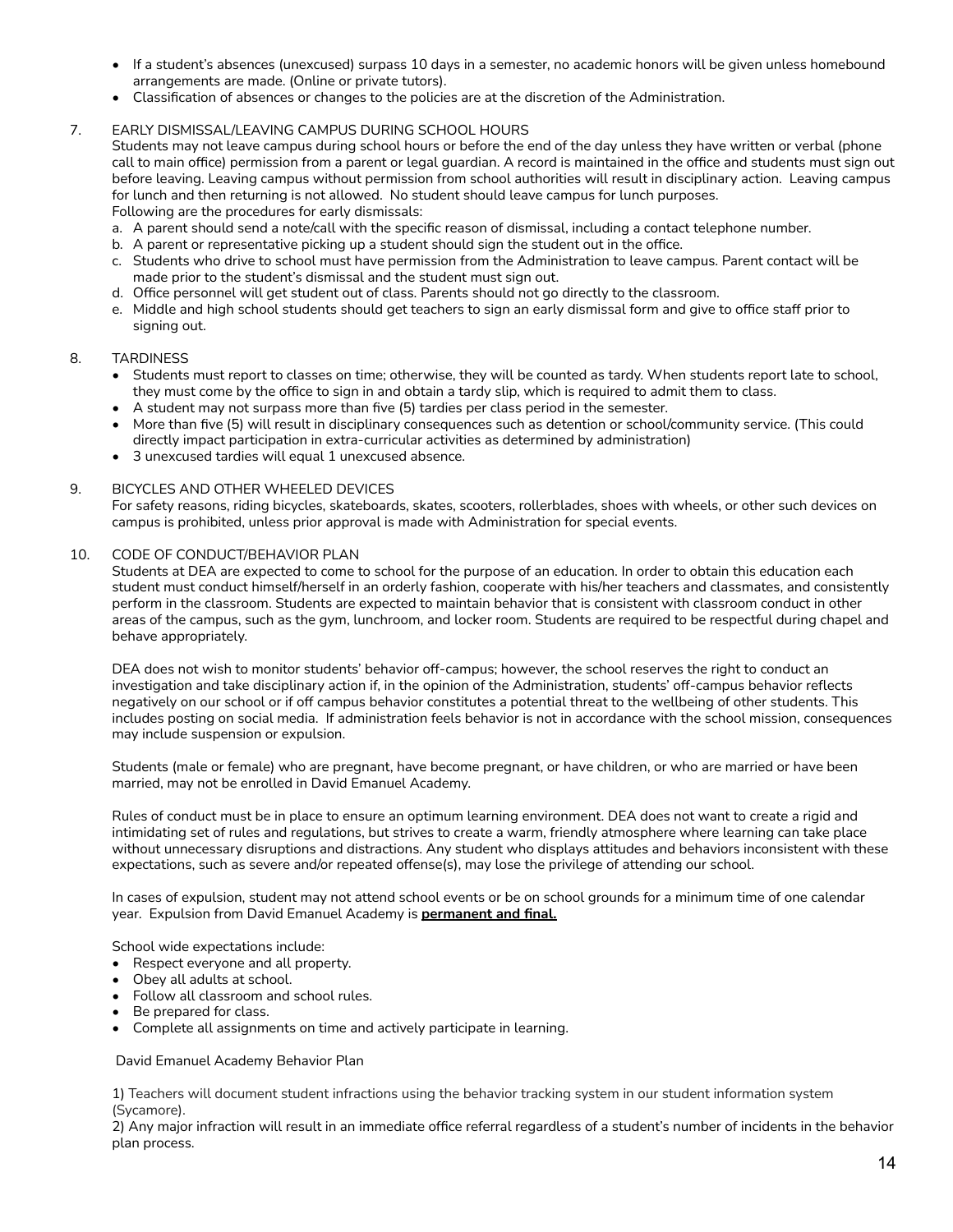3) Student behavior will be monitored and documented using the Behavior Tracking Plan in our student information system (Sycamore). Communication will increase per behavior write up beginning with written warning and progressing to parent phone calls and/or conferences. In cases of repeated discipline problems, consequences will also increase with examples being detention, work detail, in-school suspension, out of school suspension and ending with expulsion from David Emanuel Academy.

4) Out of School Suspension (for a designated time period) is considered unexcused therefore resulting in no make up work and zeros received for all assigned/missed work.

5) Biting at David Emanuel Academy is considered a serious offense, as hygiene is compromised. Our procedure is as follows:

- 1st offense The child who bites will be quickly removed from the situation, while one teacher comforts the child who has been bitten and attends to cleaning the bite. Both sets of parents will be notified of the incident.
- 2nd offense The child's parents will be asked to keep their child at home for a full week after the incident.
- 3rd offense The child will be removed from the program for the remainder of the school year.

# David Emanuel Academy's List of Minor and Major Infractions

*This list may not be all inclusive.*

Minor

- 1. Food/Gum/Drinks in classrooms or hallways
- 2. Not Prepared for Class
- 3. Class Disruption
- 4. Teasing Others
- 5. Horseplay/Running in buildings or walkways
- 6. Parking Lot Violations
- 7. Out of class without pass/permission
- 8. Dress Code Violation
- 9. Hats in Buildings
- 10. School PRIDE violations
- 11. Tardiness
- 12. Use of cell phones *(Cell phones are to be turned off and placed in student's book bag unless requested for classroom use BY the teacher).*

### Major

- 1. 3 or more minor violations
- 2. Profanity, crude or rude language
- 3. Fighting
- 4. Vandalism/Defacement of school property
- 5. Gambling
- 6. Public Display of Affection
- 7. Possession or distribution of pornography or obscene material
- 8. Hazing or Bullying
- 9. Sexual Harassment
- 10. Possession of drugs, alcohol, tobacco products, or vaping products
- 11. Activating a fire alarm
- 12. Honor Code Violation *(See Academic Honor Code)*
- 13. Disrespect/Slander of a staff member or schoolmate

### 11. SPECIAL NOTICE REGARDING UNLAWFUL ACTS

Any student who is found in possession of, selling, or using alcohol or illegal substances, or who has possession of a weapon at school or during a school activity, or who makes threatening statements against another, may lose the privilege of continuing to attend the school and the school may contact law enforcement officials.

12. BUS CONDUCT

Students are expected to behave on the bus as if they were in the classroom. Students are under the supervision of the bus driver and must be obedient when requests are made. Discipline matters on the bus reported to Administration will be handled according to the severity of the incident. Denial of bus privileges can result from inappropriate behavior on the bus.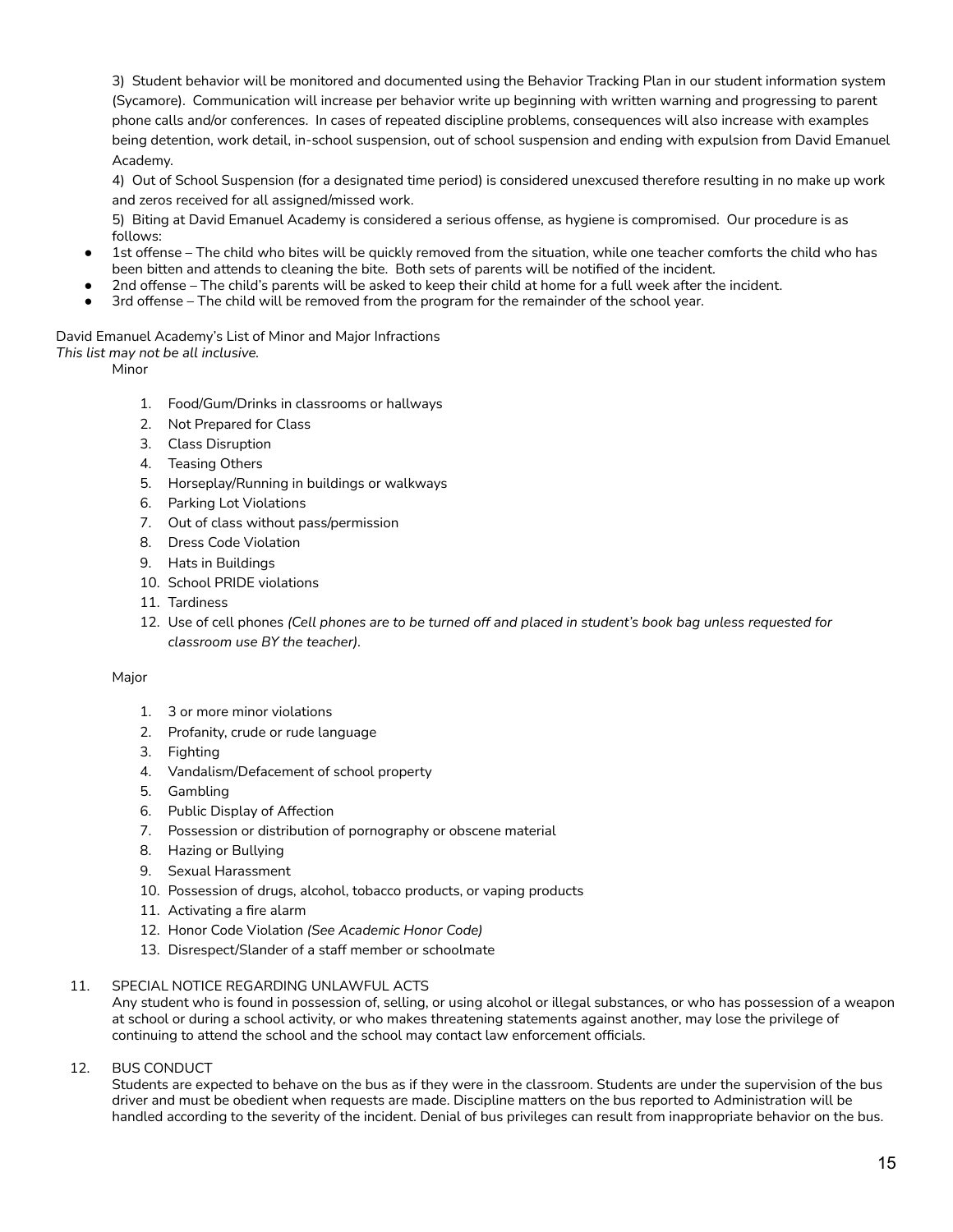### 13. SEXUAL HARASSMENT/ABUSE OR MOLESTATION

DEA is committed to providing a learning environment which fosters mutual respect and sensitivity among all members of the school community. To that end, the school expressly prohibits any person, male or female, from engaging in any practices or behaviors that constitute sexual harassment. Sexual harassment may be of a physical, verbal, visual, or psychological nature, and is generally defined as behavior that is not welcome, that is personally offensive, that lowers morale, and that interferes with academic effectiveness by creating an intimidating, offensive, or hostile environment for the recipient.

Any person who considers himself/herself to be a victim of harassment is encouraged to report the incident(s) to the Head of School and/or Guidance Counselor. A complaint will be investigated and appropriate action taken.

DEA adheres to child abuse reporting requirements found in O.C.G.A §§ 19-7-5 and 20-2751.7 state mandated reporter process for students, volunteers, and employees to follow when reporting instances of abuse, including alleged inappropriate sexual or abusive behavior.

O.C.G.A. § 19-7-5(a) states that its purpose is to provide for the protection of children. Mandatory reporting of abuse is intended "to cause the protective services of the state to be brought to bear on the situation". Finally, it states that the law "shall be liberally construed so as to carry out the[se] purposes".

Child abuse includes, but is not limited to, physical injury; death; neglect; exploitation; sexual abuse and sexual exploitation (including prostitution or sexually explicit conduct); verbal, psychological, or emotional abuse. O.C.G.A. § 19-7-5.

Anyone "employed by or volunteering at a business or an organization, whether public, private, for profit, not for profit, or voluntary, that provides care, treatment, education, training, supervision, coaching, counseling, recreational programs, or shelter to children" is a mandatory reporter. O.C.G.A. § 19-7-5(b)(5).

An oral report of suspected abuse, "shall be made immediately, but in no case later than 24 hours from the time there is reasonable cause to believe a child has been abused, by telephone or otherwise and followed by a report in writing, if requested, to a child welfare agency providing protective services . . . or, in the absence of such agency, to an appropriate police authority or district attorney." O.C.G.A. § 19-7-5(e).

If a person is required to report child abuse, "that person shall notify the person in charge of the facility, or the designated delegate thereof, and the person so notified shall report or cause a report to be made in accordance with this Code section. An employee or volunteer who makes a report to the person designated pursuant to this paragraph shall be deemed to have fully complied with this subsection." O.C.G.A. § 19-7-5

These cases will be reported to the Guidance Counselor and the proper authorities.

Sexting - Incidence of sexting should be reported to the appropriate school representatives (Guidance Counselor) and the law enforcement authority.

### 14. SUBSTANCE ABUSE/TOBACCO POLICIES

Any student in possession of, or under the influence of, any illegal substances may be subject to immediate dismissal or suspension as well as prosecution by law enforcement agencies. The dangers of involvement with illegal substances by young people are well documented. As an educational institution, DEA seeks to educate both students and parents; however, the school's first priority is to provide the proper school environment. To help ensure a safe, healthy, and productive educational environment for our students, staff, and employees, the school has adopted a strict policy with regard to the possession, use, or distribution of controlled substances and alcohol. Students under the influence of drugs and/or alcohol pose serious safety and health risks not only to themselves, but also to all those who surround or come in contact with them. Accordingly, the possession, use, consumption, distribution, or sale of alcohol, controlled substances, and/or drug paraphernalia or having controlled substances in one's system without medical authorization during school hours, on school property, or while a participant or spectator at a school-sponsored event, or at any time when the student represents the school, will result in disciplinary action up to and including expulsion. Drug related paraphernalia, including vaping and mace/pepper spray, are also prohibited.

Students may not keep prescription medication on their person or in their possession at school. Any prescription drugs must be in the prescribed bottle with the student's name on the bottle along with proper dosage needed for each day. Old bottles are not acceptable. The office staff (or teacher) will administer daily doses of prescription medicines based upon written instructions from a parent or physician.

The school reserves the right to search any student's person on campus or off campus while participating in a school-sponsored event, or while representing the school, and to search property belonging to the student, including without limitation the student's vehicle, equipment, clothing, personal effects, lunch and equipment boxes, lockers, bags, purses, etc. Such searches may be conducted upon such cause as shall be deemed reasonable by the administrator in charge.

The use or possession of tobacco or tobacco products by adults and students is considered a serious disciplinary violation. We request that all adults and students comply with our desire to maintain DEA's campus as a tobacco-free/vape-free environment.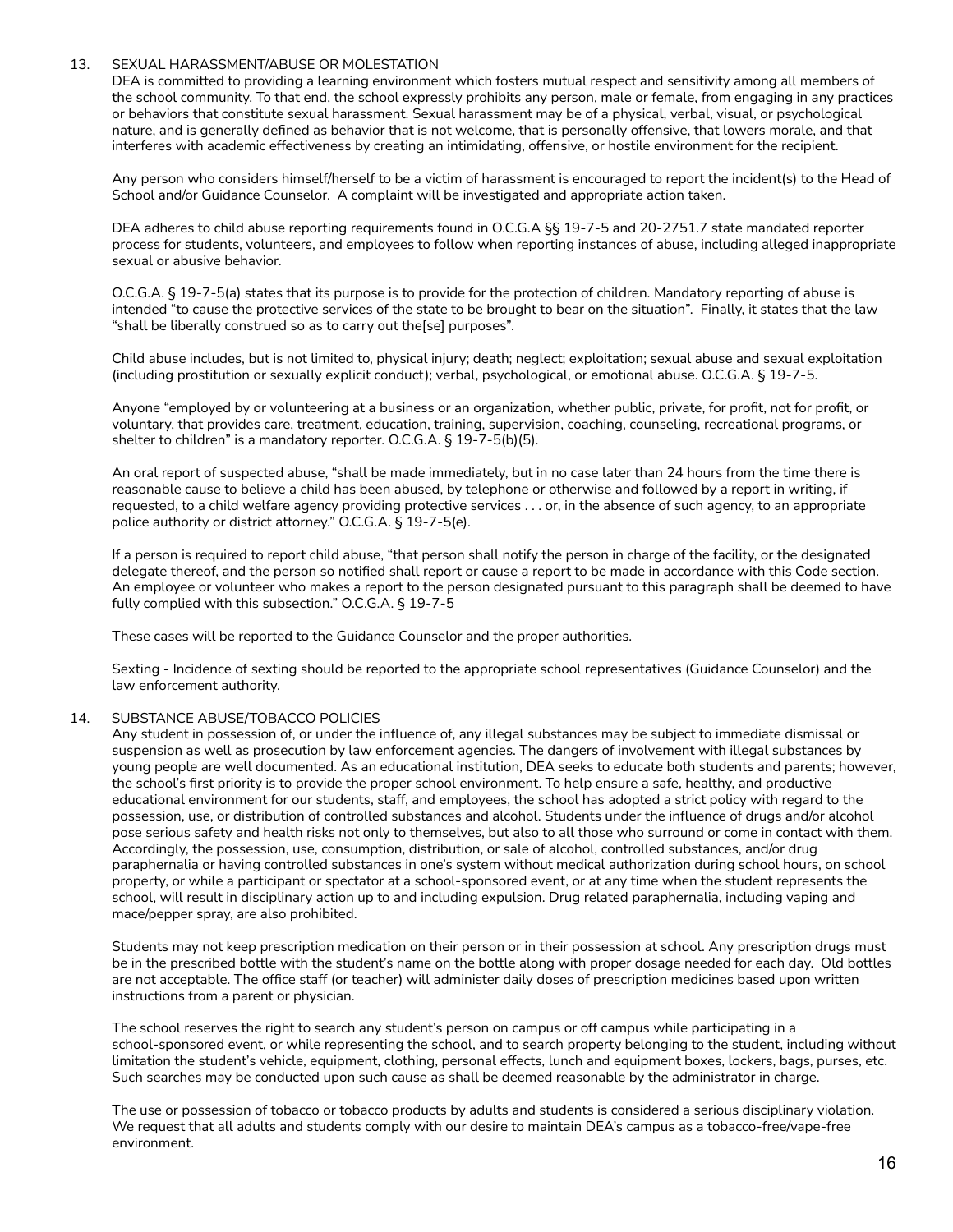# 15. CLASS DUES

Dues must be paid prior to participation in class functions that are related to the payment of such dues. After graduation all funds are to remain at the school. Dues may not be used on class trips, parties, party buses, etc. (7th grade dues pay for 8th grade graduation reception, 8th grade dues pay for dance and graduation, 11th grade dues pay for prom and graduation reception, 12th grade dues pay for graduation). In years where the 12th grade balance covers senior expenses, class dues may be waived. Students in grades 5th and 6th pay \$50 yearly. Students in grades 7th-12th pay \$100 yearly.

# 16. COMMUNITY SERVICE

Students in grades 9-12 will be required to have a minimum of **10** volunteer hours per

year. Each student must verify and log their volunteer hours on the Community Service Log Form obtained in the counselor's office. Volunteer service is classified as any service that benefits those in the community. Examples include:

- A role in your church (teaching, nursery)
- Mission trips
- Work with non-profit agencies
- Hospitals, nursing homes, animal shelters

Each student is responsible for keeping up with their form and documenting their service hours. Service hours must be completed prior to participating in school activities (clubs/athletics/arts) the following year. Log forms must be turned in to Guidance Counselor by a determined May date each year.

# 17. DISCIPLINE RECORDS

The school considers discipline records to be confidential. Reports of minor disciplinary matters are discarded at the conclusion of each year. There are exceptions to this policy, as follows:

- Records of honor violations and other major disciplinary offenses may remain a part of students' permanent record until they graduate or withdraw from the school.
- A record is kept through graduation or withdrawal of infractions which result in out of-school suspension.
- The school will report instances of honor violations and/or major disciplinary infractions to other schools, colleges, and universities when requested or when the Administration believes it appropriate to do so.

# 18. DRESS CODE

Students at DEA are expected to dress and groom themselves in such a way as to reflect neatness, cleanliness, good taste, and safety. All students shall be modestly dressed and groomed so as not to unreasonably distract the attention of others, or to cause disruption or interference with the educational program or the orderly operation of the school.

# **REGULAR SCHOOL DAY ATTIRE FOR FEMALE STUDENTS**

# **Shirts/Blouses**

- Collared, non-sheer shirts or blouses with sleeves (polo style or oxford) in a red, navy, white, oxford blue, or gray solid color (no words or graphics)
- Undergarment color must not be visible under clothing
- Dri-fit collared shirts are acceptable (no dry-fit tees)
- Corporate logos or monograms must be less than 2" in any dimension (The David Emanuel Academy Eagle logo is encouraged)
- Shirts must be appropriate length if left untucked (if deemed necessary, appropriateness will be at the administrator's discretion)
- Solid white turtlenecks or t-shirts may be worn under the collared shirt if necessary

# **Pants and Shorts**

- Solid khaki, red, gray or navy pants or shorts
- All garments should be no more than 3" above the knee
- Material should be cotton, twill, or a blend; no synthetic knit material, no spandex; no denim or denim look alike (jeans may be worn in K3-4th grades, if student has daily recess); no knits whatsoever; pants may not be excessively tight
- No sweatpants, warm-up pants, jogging pants, athletic-type pants, cargo pants, zippers or pockets on the pants/shorts leg • No elastic top or drawstring pants or shorts with the following exception: Elastic top shorts / pants of cotton, twill, or a
- blended material may be worn by students in K3 4th grade • Holes, frays, rips or tears in pants and shorts are not allowed

# **Skorts, Jumpers and Dresses**

- Solid khaki, gray, or navy skorts; French Toast brand navy/red plaid skort/skirt
- French Toast navy/red plaid jumper
- French Toast navy/red plaid jumper is available for K3-2nd grade only or red or navy solid color short sleeve or long sleeve knit shirt dress (polo style dress with collar) is allowed for girls K3- 2nd grade
- Navy or red biker shorts suggested under jumper or knit shirt dress
- Material should be cotton, twill, or a blend; no synthetic knit material, no spandex; no denim or denim look alike; no knits whatsoever
- All garments should be no more than 3" above the knee

# **Shoes/Socks/Legwear**

• Boots may not be worn with shorts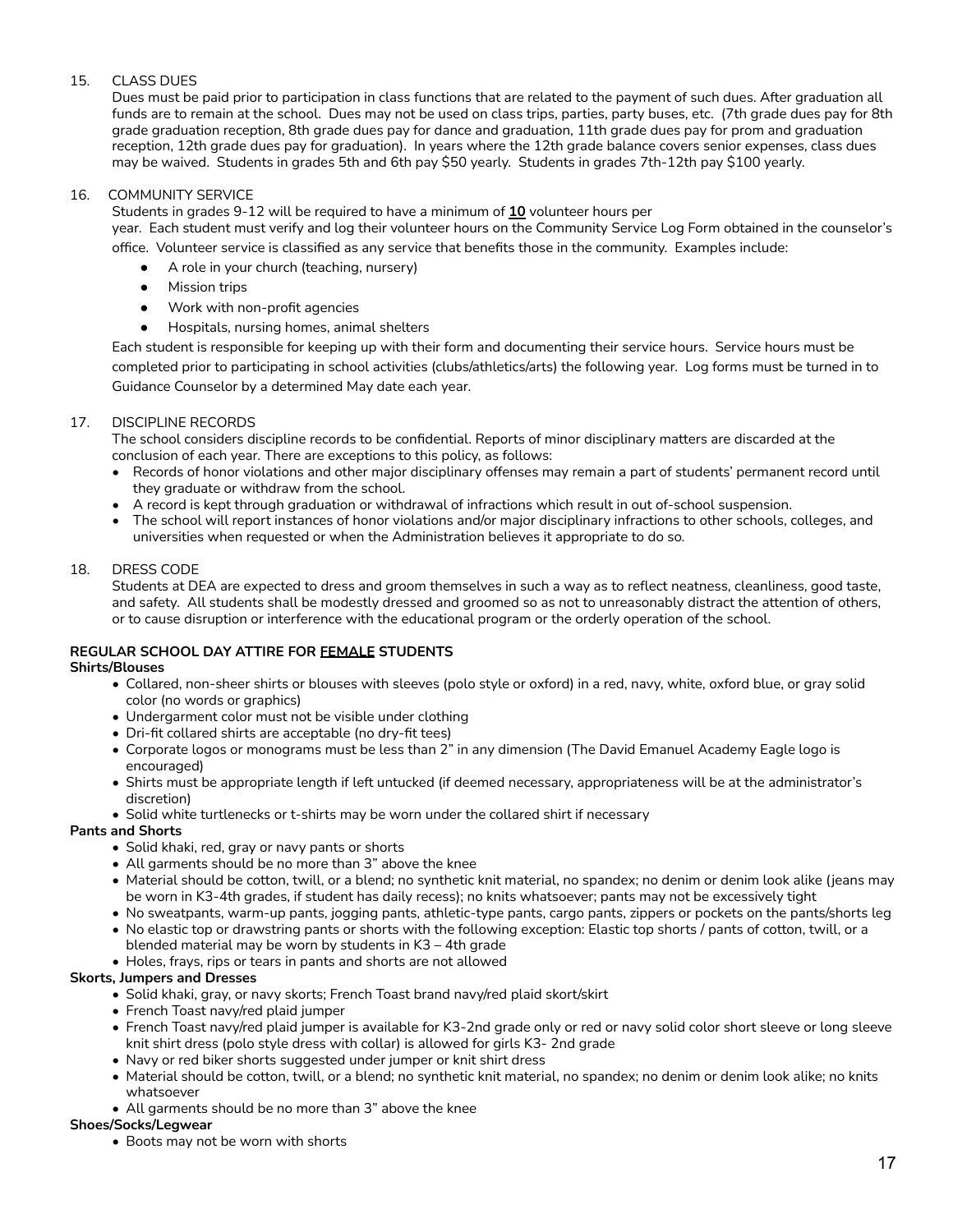- Leggings may be worn with skorts/dresses/jumpers if necessary; leggings must be solid color (white, gray, beige, navy or red)
- Leggings may not be worn alone
- Socks must be solid in color (white, black, beige, navy or gray) and both socks must be the same color; corporate logos
- may not be larger than 2"; words and pictures are not permitted

### **Outerwear**

- Solid color (Red, Navy, White or Gray) pullover sweaters, cardigan sweaters, non-hooded sweatshirts (the only hooded sweatshirt that may be worn on the property is DEA logo hoodie), and vests may be worn if appropriately sized and worn over collared shirts (the collared shirt must be visible)
- Corporate logos may not be larger than 2" in any dimension
- Heavy coats may be students choice and should be worn at appropriate seasonal times
- Hoods on outerwear may not be worn indoors

# **REGULAR SCHOOL DAY ATTIRE FOR MALE STUDENTS**

### **Shirts**

- Collared, non-sheer shirts with sleeves (polo style or oxford) in a red, navy, white, oxford blue, or gray solid color (no words or graphics)
- Dri-fit collared shirts are acceptable
- Corporate logos or monograms must be less than 2" in any dimension (The David Emanuel Academy Eagle logo is encouraged)
- Shirts must be appropriate length if left untucked (if deemed necessary, appropriateness will be at the administrator's discretion)
- Solid white turtlenecks or t-shirts may be worn under the collared shirt if necessary

# **Shorts and Pants**

- Solid khaki, red, gray or navy pants or shorts
- All garments should be no more than 3" above the knee
- Material should be cotton, twill, or a blend; no synthetic knit material, no spandex; no denim or denim look alike (jeans may be worn in K3-4th grades, if student has daily recess); no knits whatsoever
- No sweatpants, warm-up pants, jogging pants, athletic-type pants, cargo pants, zippers or pockets on the pants leg
- No elastic top or drawstring pants or shorts with the following exception: Elastic top shorts / pants of cotton, twill, or a blended material may be worn by students in K3 – 4th grade
- Holes, frays, rips or tears in pants and shorts are not allowed
- Plain black or brown leather or leather-like belts with plain buckles no larger than 2" in any dimension are required for pants with belt loops if shirt is tucked in

# **Shoes/Socks/Legwear**

- Boots may not be worn with shorts
- Socks must be solid in color (white, black, beige, navy or gray) and both socks must be the same color corporate logos may
- not be larger than 2"; words and pictures are not permitted

### **Outerwear**

- Solid color (Red, Navy, White or Gray) pullover sweaters, cardigan sweaters, non-hooded sweatshirts (the only hooded sweatshirt that may be worn on the property is DEA logo hoodie), and vest may be worn if appropriately sized and worn over collared shirts (the collared shirt must be visible)
- Corporate logos may not be larger than 2" in any dimension
- Heavy coats may be students choice and should be worn at appropriate seasonal times
- Hoods on outerwear may not be worn indoors

### **Other**

- Ties may be worn with shirts
- Ties may not have pictures or words
- Ties are not required to be solid
- Ties must represent school colors

### **EXTRA DRESS CODE GUIDELINES**

- No caps, hats, or sunglasses may be worn in any campus building during the school day (except on pre-approved event days)
- No visible body piercings or tattoos. Piercings may be worn in the earlobe only. Absolutely no visible tattoos or piercings during the school day or at any school sponsored or affiliated event - this includes athletic events, programs, banquets, dances, etc. All tattoos must be covered at all times.
- Temporary David Emanuel Academy spirit tattoos may be worn on designated days
- All pants must be fastened to keep them above the hips
- No excessive or inappropriate chains, rings, or other jewelry (such as body piercing, studded jewelry, etc.) are allowed
- No hair designs, styles, or colors that draw unnecessary attention. Boys should be well-groomed with facial hair trimmed close to face and hair must be cut above the collar of a collared shirt and of modest length. If hair length is considered excessive, student may be asked to get a haircut.
- Clothing with holes is prohibited
- Appropriate footwear is required at all times- bedroom slippers are prohibited.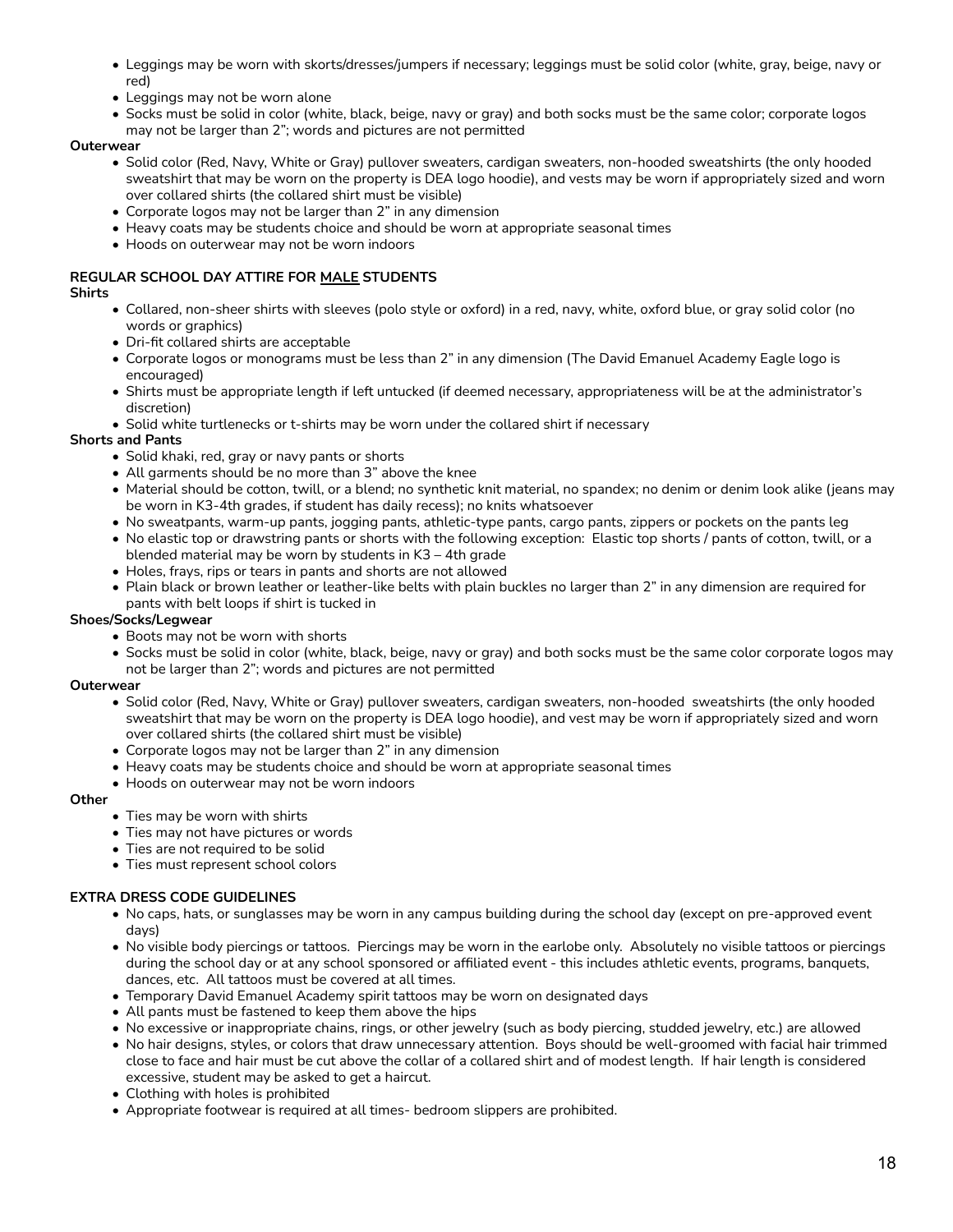### **PHYSICAL EDUCATION ATTIRE**

- All students are required to wear appropriate athletic shoes for physical education classes. Appropriate shorts for PE class include basketball style athletic shorts or running shorts with compression shorts under shorts. Shirts can be t-shirt ONLY- no tanks (razorback, sleeveless, or spaghetti). If leggings are worn, t-shirt must cover buttocks all the way.
- Failure to comply with proper PE attire and/or footwear will result in a zero (0) for the class.
- Students must wear school dress code attire when they return from P.E. to an academic building.

### **ATTIRE FOR ATHLETES ON ATHLETIC DAY EVENTS/DRESS DOWN DAYS**

- From time to time, and with keeping with tradition, athletes/cheerleaders may be allowed to wear game jerseys and uniforms to school on pre-determined and approved game days.
- Coaches will inform athletes/cheerleaders of appropriate attire and dates.
- Spirit days and dress down days will be allowed at Administration's discretion. Students may wear jeans (absolutely NO HOLES with skin showing) and exercise pants (yoga style MUST have t-shirt that covers bottom). Absolutely NO running shorts (ex. Nike). Students must remember modesty and appropriateness. Pajamas are not to be worn on dress down days unless pre-determined theme day.
- Please remember modesty and appropriateness during these dress down opportunities. Please consider length of pants/shorts and under no circumstances are holes allowed in jeans. No skin should be visible at any time. Disciplinary actions for dress code violations are detailed below.

### **DISCIPLINARY ACTIONS FOR DRESS CODE VIOLATION**

Judgments regarding a conflict with the dress code will be made by the Administration. All dress code regulations will be adhered to at all school-related functions. Additionally, the Administration reserves the right to rule on any "fad" during the school year.

Extremes in dress and grooming will not be permitted. The dress code applies to all school days including picture days, exam days, field trips, Honors Day, Sports Banquets, dances, etc. Students must arrive at school in compliance with the dress code and maintain compliance throughout the day.

If a student is found in violation of the dress code the following will occur: The student will be sent to the office, their parents will be notified and the parent must bring appropriate clothing. The student will receive a **zero (0)** for all missed assignments while awaiting parent arrival with appropriate dress code attire.

### *ALL HIGH SCHOOL STUDENTS PARTICIPATING IN COLLEGE COURSES MUST ARRIVE ON CAMPUS IN DEA SCHOOL UNIFORM.*

### 19. STUDENT DRIVERS AND PARKING

- a. Students must be licensed drivers to drive on the DEA campus.
- b. Students are to park in designated area and in assigned parking spot and vehicles must be parked in an orderly manner, not blocking anyone. Parking passes are assigned with copy of ID filed in office.
- c. Students are not allowed to go to parked cars during school hours without the permission of the Administration.
- d. Parking lots used by the school are considered school property. The Administration reserves the right to search vehicles on school property at any time.
- e. The speed limit on campus is 10 MPH. Students who are observed driving unsafely or parking improperly may lose the privilege of driving and/or parking on campus.
- f. Students who drive to and from school are not allowed to transport other students to school-sponsored activities without specific written permission from all parents and the Administration. This does not apply to carpool arrangements made by parents.
- g. Parents are responsible for instructing their children as to
	- i. whether they are allowed to ride in other students' autos and
	- ii. whom they may transport in their own autos. The school makes no attempt to continuously monitor student drivers and accepts no responsibility for students' driving or transporting others.

### 20. VISITORS

DEA welcomes visitors and parents, but for the safety of students and personnel, all doors/gates will be locked after morning drop off. Visitors and parents must check in with the office, state the purpose of the visit, and obtain a visitors sticker. At the conclusion of the visit, visitors should sign out through the office. Teachers and the school office should be notified and approval provided at least a day in advance of plans to host visiting students. Any parent wishing to visit a classroom, must obtain prior approval from the teacher and sign in at the main office.

### **IX. SCHOOL SERVICES**

# 1. CONFERENCES/RESOLVING PROBLEMS

DEA encourages conferences among parents, teachers, and administrators. Conferences should be held before or after school, during teachers' planning periods, or on scheduled conference days. Mutual courtesy and respect should be shown throughout conferences. We encourage the prompt resolution of concerns and we respect parental input.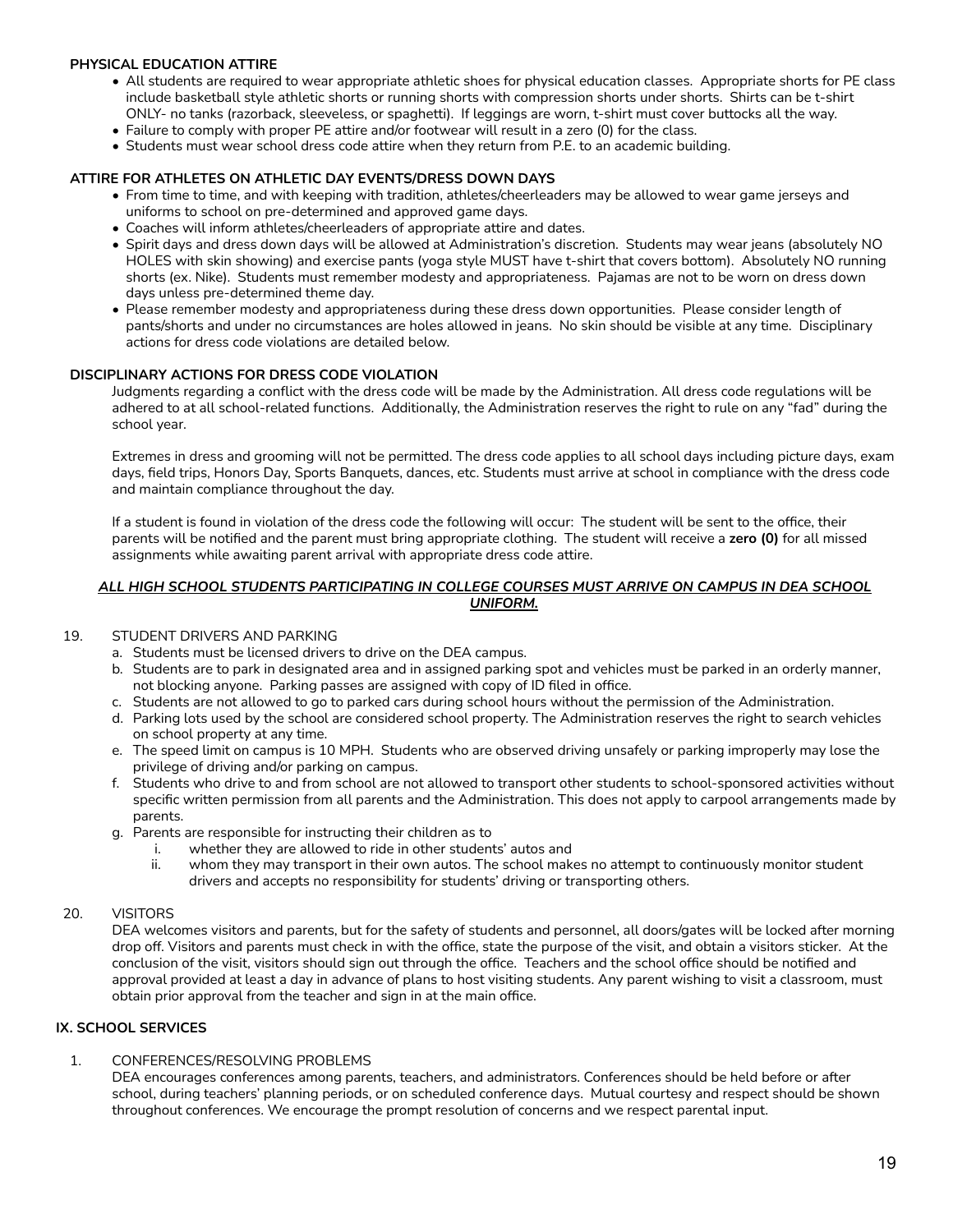Only the teacher, the student, the parents or guardians of the student, and a member of the Administration (if warranted), should attend a parent-teacher conference. If the parent/guardian desires to have other person(s) attend the conference, he/she should notify the Administration in advance of the conference giving the name(s) of the additional person(s) who shall be in attendance.

Our goal is to have open lines of communication with parents. Please direct academic questions or concerns to your child's teacher. If a problem or concern is unresolved, then contact the Guidance Counselor or the Head of School.

Athletic questions or concerns should be directed to your child's coach. If a problem or concern is unresolved, then contact the Athletic Director.

The final step in unresolved situations is to contact the Chairman of the Board for determination as to whether the matter should come before the full Board of Trustees.

### 2. COUNSELING AND COLLEGE ADVISING

The DEA counseling program includes the planning of each student's academic program, counseling with students who have personal or academic problems, administering the school's testing program, providing college and career guidance, assisting in the college application process, and assisting parents when possible. The counselor can be reached by contacting the school office.

### 3. LOCKERS

Lockers or storage compartments are assigned for middle and high school students. Students are expected to keep their lockers clean and neat. Locks are not allowed.

Food or drinks should never be stored in lockers. Materials left in lockers after the close of the school year will be considered abandoned property.

Lockers are school property and may be examined at any time by school personnel. The school accepts no responsibility for valuables left in lockers. No student should tamper with another student's locker or belongings at any time.

### 4. LOST AND FOUND

Found items are stored in a designated location. It is the responsibility of the students or parents to check for belongings. At the conclusion of each semester, unclaimed items will be donated to charity or discarded.

### 5. FOOD SERVICES POLICIES

DEA provides food service for students at reasonable prices. Our goal is to provide appealing, nutritious meals. School lunch and break prices are as follows:

- K-3 through K5 \$4.00 including drink
- 1st through 12th \$4.25 including drink
- Sack Lunch \$3.75 including drink
- Extra food items (for an additional charge) will be offered daily.
- Break \$2.75

*Prices subject to change.*

The following policies are enforced regarding the cafeteria:

- Lunches must be ordered in homeroom. Students who are tardy must order lunch when signing in with the office.
- When students order lunch, they will be charged for that lunch whether they eat or not. If students leave school before lunch, they will need to notify the office in order to not be charged.
- Students may bring a lunch from home, but no food deliveries/drop offs from outside businesses will be allowed (except for special occasions approved by the Administration).
- Delivery of forgotten lunches should be made prior to the assigned lunchtime of the student, to the main office.
- Students are never to go behind the serving counter.
- Students are not to lean, hang around, or eat at the serving counter during break or lunch.
- Extras may be available, but must be paid for before being served.
- Lunch accounts must be pre-paid. Families are encouraged to check Sycamore accounts daily in order to keep a positive balance on cafeteria account. Charges to cafeteria accounts are not permitted. Purchases are recorded on the parents' financial statements. Student break/lunch accounts and billing will be handled through Sycamore. Purchases will not be allowed on accounts with negative balances.
- Unpaid cafeteria balances will result in cafeteria suspension until full balance is paid.
- Students are expected to demonstrate good manners and respect for all students, adults, and property. Appropriate table manners should be observed.
- Food and drink may be consumed only in the cafeteria or designated outdoor areas.
- Water may be allowed in classrooms with the teacher's permission.
- Students may have clean-up duty after their lunch period. A duty calendar will be assigned to teachers.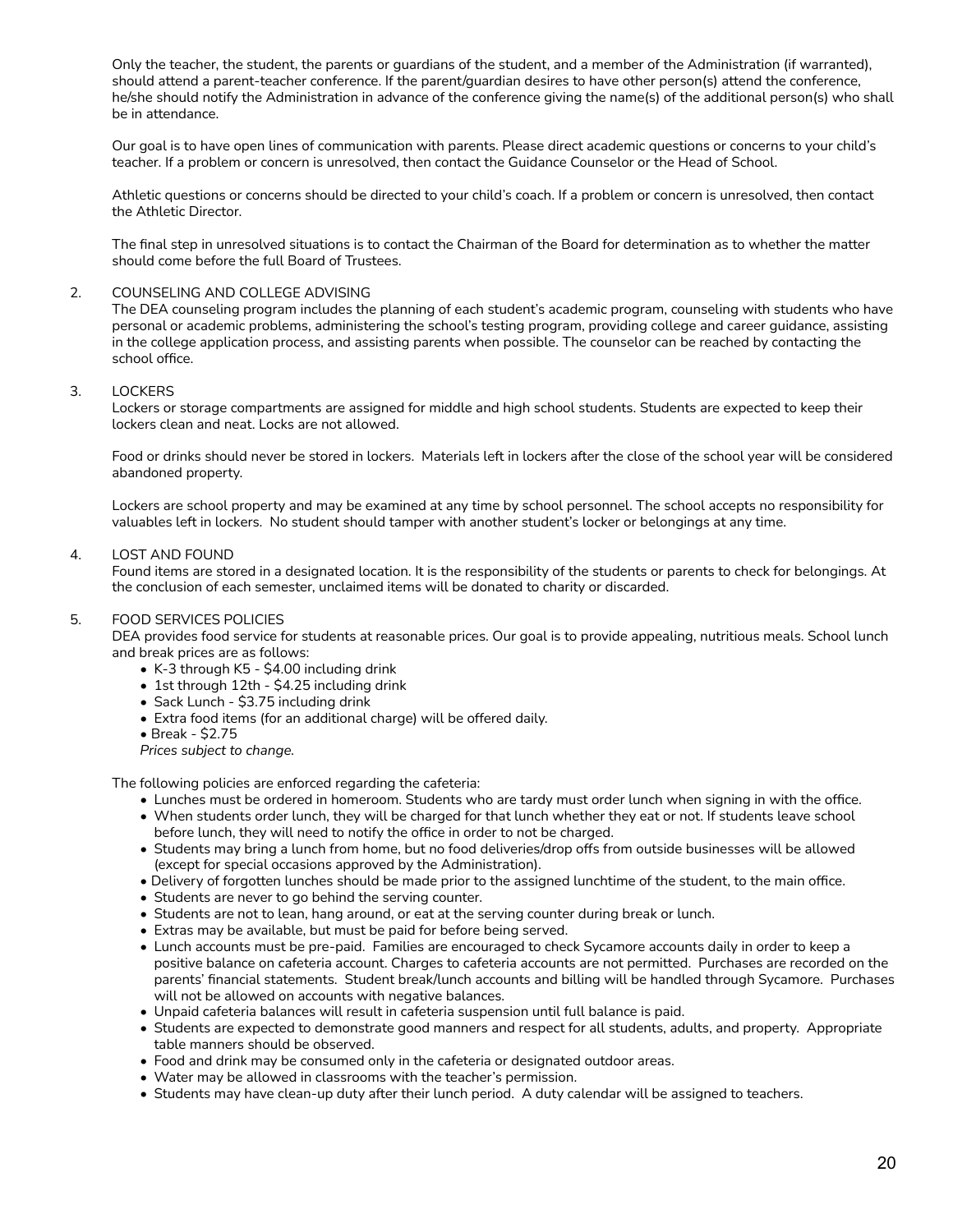### 6. FIELD TRIPS

Field trips are an important part of the instructional program. Students are expected to fully participate in these planned activities. Failure to come to school on the day of a field trip can result in an unexcused absence and assignment to complete assignments related to the content of the field trip. Upon arrival on the day of a field trip, students must report to their designated teacher and be ready to participate.

Any student making a trip under the sponsorship of the school is required to have written permission from the parent/guardian to participate in the trip. Each student must have on file the school trip permission form before a student will be allowed to go on a field trip. Teachers will send a note home notifying parent/guardian of any pending field trip.

School dress code is required on field trips unless specified otherwise by the Administration.

Parents who wish to be a designated chaperone on overnight field trips must submit to a background check and/or produce approved documents. A designated chaperone is a volunteer who may have unsupervised access to children in the event that the teacher has an unforeseen emergency. Other parents wishing to attend with their own child are not considered a designated chaperone and are not required to complete a background check.

### 7. PROGRESS REPORTS/REPORT CARDS

Parents are responsible for keeping abreast of students' academic progress by reviewing academic progress reports and report cards through our Sycamore system. Dates for sending paper progress reports and report cards home will be posted on the school calendar.

### 8. STANDARDIZED/COLLEGE ENTRY/AP TESTING

The school arranges or assists in the administration of any standardized testing or college entrance exams for all students in grades 1-12. The expense of testing programs (including AP exams) is the responsibility of parents and is recorded on parents' financial statements.

Grades 1-7: David Emanuel Academy commits to either providing a standardized test or periodic assessments at given intervals during the school year. Score reports of either testing method will be provided after the assessment(s) take place. Parents/Guardians will be notified ahead of time of which method will be used for the school year.

Grades 8, 9, 10, and 11: Take the Preliminary SAT (PSAT), which is administered at DEA. Parents receive a score report which provides information to assist students and teachers in preparing for the SAT college entrance exam.

Grade 11: We recommend taking the SAT and/or ACT twice. The intervals between the first and second testing should be used to identify areas for additional study.

Grade 12: In September or October, seniors should take the SAT and/or ACT if they can benefit from improving their scores for selective college placement or scholarship opportunities.

AP Exam Scores are a weighted combination of student scores on the multiple choice and free response sections. The final score is on a five point scale:

| <b>AP Exam Score</b> | Recommendation                  | <b>College Course Grade Equivalent</b> |
|----------------------|---------------------------------|----------------------------------------|
| 5                    | <b>Extremely Well Qualified</b> | $A+$ or $A$                            |
| 4                    | Very Well Qualified             | $A$ -, $B$ +, or $B$                   |
| 3                    | Qualified                       | $B-$ , $C+$ , or $C$                   |
|                      | Possibly Qualified              |                                        |
|                      | No Recommendation               |                                        |

### 9. COLLEGE ENTRANCE TESTING INFORMATION

It is important to check each college's testing requirements. Most colleges require either the SAT or the ACT and will take the highest superscore from either test.

Most schools will take the highest Reading and highest Math scores from multiple SAT exams and combine them for the best score or 'superscore'. ACT will calculate and report a superscore for students who have taken the ACT test more than once. Your Composite score is the average of the four subject scores from one ACT test attempt. Your superscore is the average of your best scores from each subject from multiple test attempts.

• The ACT is a product of The American College Testing Program, www.act.org or www.actstudent.org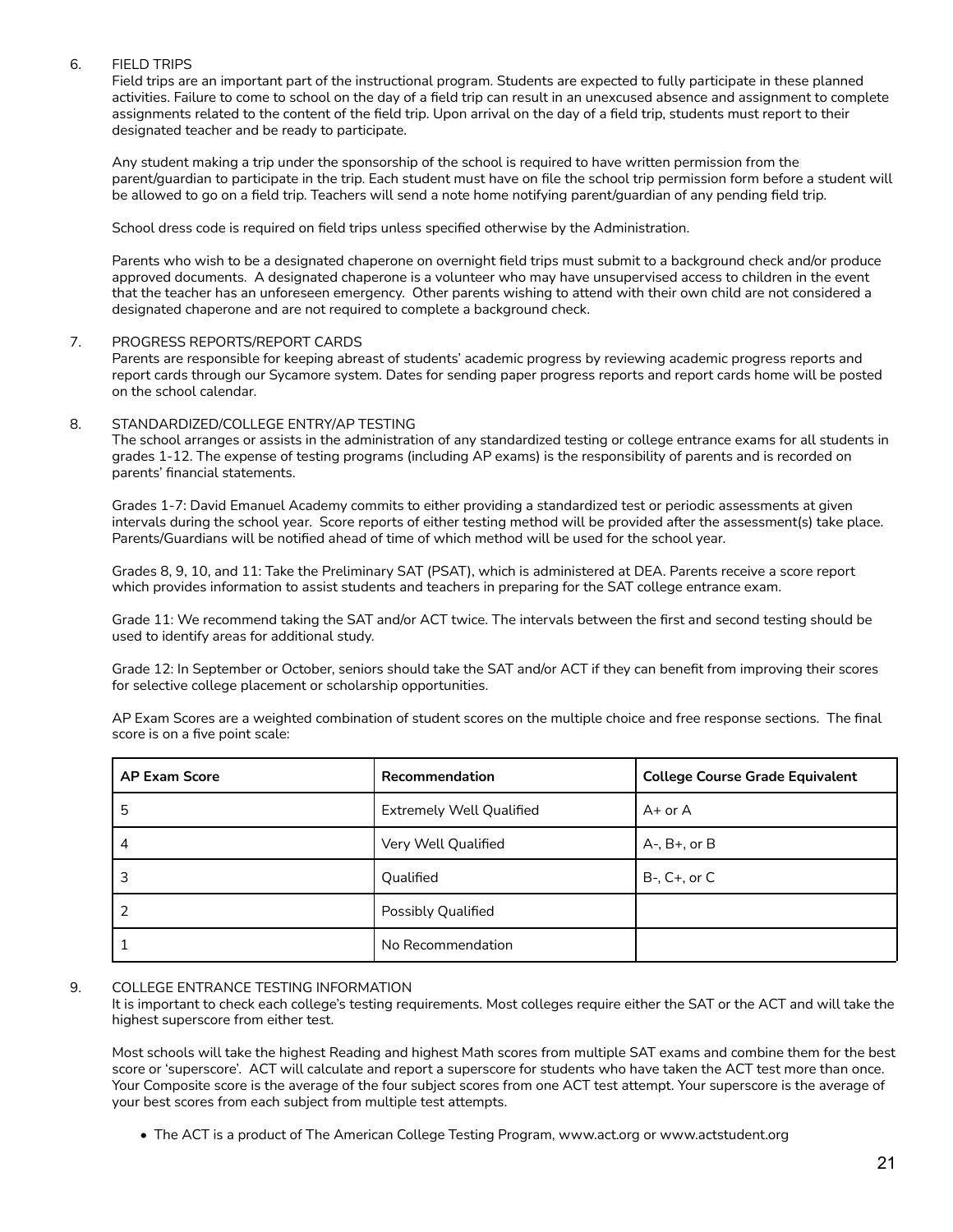- The SAT is administered by The College Board, www.collegeboard.com
- David Emanuel Academy's CEEB Code 112828 is used to register for the ACT and SAT.
- It is the student's and parent's responsibility to be aware of ACT/SAT test dates and registration deadlines. The guidance counselor is available to assist your child in registering for the ACT and SAT by online or paper methods. Registration materials are located in the guidance office. Payment is made at the time of registration.

### 10. STUDENTS ON CAMPUS AFTER SCHOOL HOURS

Parents are expected to arrange to transport students off the school campus at the end of scheduled classes, sports practices, etc. The school accepts no responsibility for students on campus after school hours or scheduled practices. No child should be left on campus after school hours without parental supervision.

Parents are discouraged from dropping off or leaving students after school to attend school events, such as athletic contests, without adult supervision. The school does not provide supervision for children at after-school events unless it is an event at which such supervision is clearly stipulated.

The school accepts no responsibility for students who are dropped off or left after regular school hours without parental supervision.

Visitation on school grounds is limited to immediate family members of current students. Any other visitation at school practices should be approved by administration.

### 11. SCHOOL-OWNED PROPERTY

DEA issues textbooks, athletic uniforms, and other property to students to enhance their educational and extra-curricular success. The parent/guardian or student to whom textbooks, uniforms, and equipment are issued shall be held liable for any loss, abuse, or damage in excess of that which would result from normal use.

School property must be returned and any loss or excessive damages will result in charges to Sycamore account. For full Textbook Policy, refer to Academic Policies #5 of the Parent and Student Handbook. Records, transcripts and registration will be held by DEA until **all** fees, fines, and other monies owed DEA are paid.

### 12. TRANSPORTATION

The school provides transportation for out-of-town field trips and athletic events (for further travel details, refer to Extra-Curricular Activities #6 in the next section of the Parent and Student Handbook). Students are held responsible for cleaning up the vehicles upon returning from trips. Students must ride in school vehicles when provided, rather than driving themselves or riding with others. Requests for exceptions to this rule must be approved in advance by the Administration.

DEA also provides transportation to and from school to our local pick up/drop off locations. Parents should contact the school office if interested in purchasing this service. There is a separate yearly fee for this service. The Bus Transportation form is included in the enrollment contract packet or available in the office upon request.

Parents must be punctual regarding dropping off and picking up students at the central locations where the bus stops. If parents are late in the mornings, the driver must leave in time to get the other children to school on time. If parents are late in the afternoons, a \$20 fee every 10 minutes will accrue when the driver must stay beyond the scheduled meeting time.

While the school will attempt to deliver messages to students regarding daily transportation arrangements, we cannot guarantee that messages received after 2:30 PM can be delivered.

# **X. POLICIES AND GUIDELINES FOR EXTRA-CURRICULAR ACTIVITIES**

DEA encourages all students to participate in athletics and other extra-curricular activities. Research shows that students who engage in a variety of school activities have higher grades than those who do not. Also, many colleges and universities carefully evaluate student participation in such activities in their admission decisions. Active participation fosters leadership, encourages cooperation and initiative, promotes teamwork, and improves academic knowledge and skills.

### 1. ACADEMIC ELIGIBILITY- GIAA POLICY

To be eligible to participate and/or try out for a sport or activity, a student must be enrolled full-time in grades 8-12 inclusive at the school seeking eligibility for that student.

- Enrollment is defined as follows:
	- Fall Semester: when the student participates in a practice or contest before classes begin, or the student attends classes.
	- Spring Semester: when the student attends classes.
	- A student may be enrolled in only one member school at a time, and must be under the direction of that school.
- The student must be in regular attendance.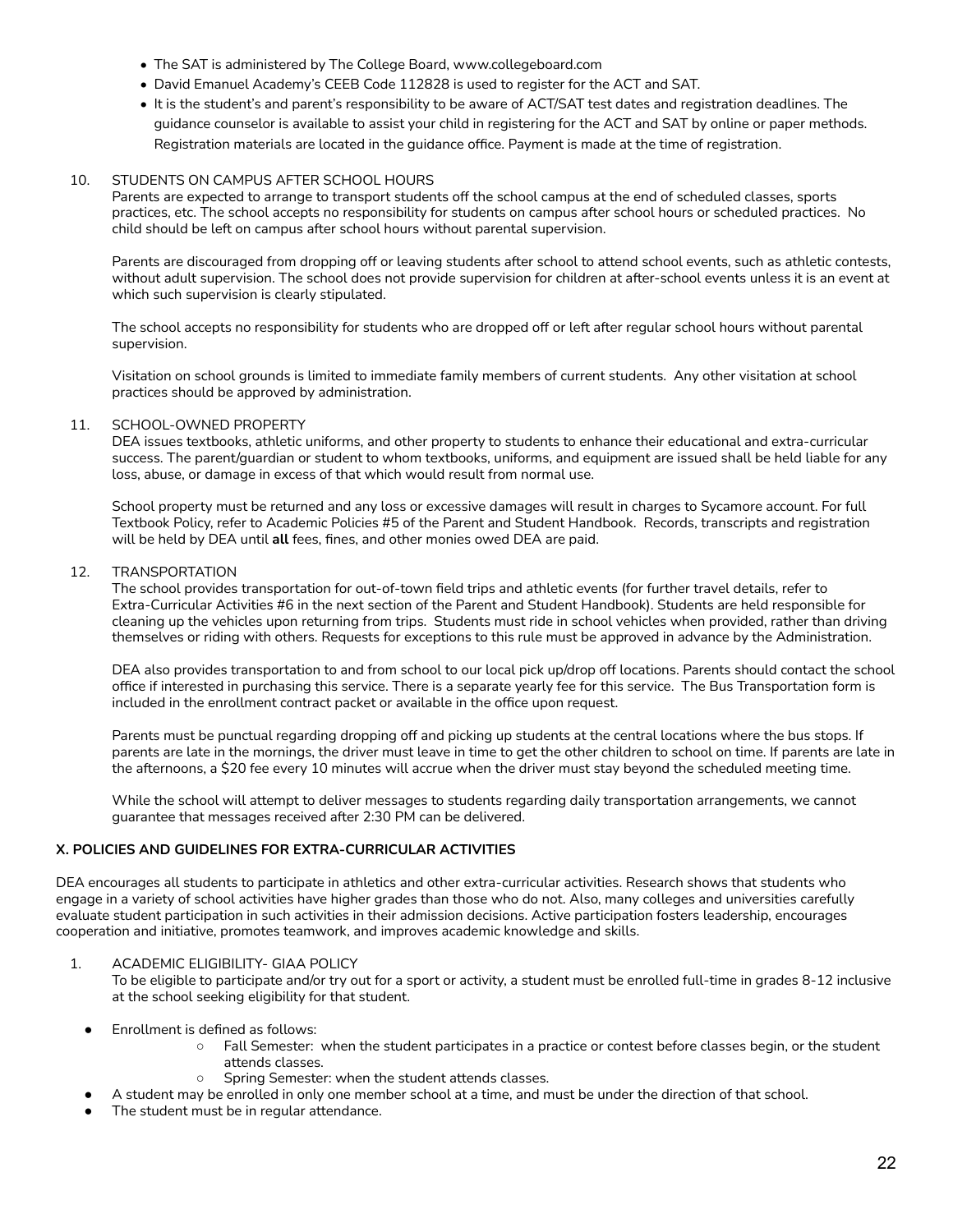Students who are ruled ineligible for GIAA competitions are prohibited from representing a GIAA school in a varsity contest regardless of the opponent.

A student must not have reached his 19th birthday prior to May 1st, preceding his year of participation. A student cannot participate in any athletic contest as a professional under contract.

A student has eight consecutive semesters or four consecutive years of eligibility from the date of entry into the ninth grade to be eligible for interscholastic competition. A student is not considered to have entered the 9th grade when high school level courses are taken if the student is regularly enrolled in a school in a grade below the ninth grade. Credits earned toward high school graduation which are taken below the ninth grade may be used when considering high school eligibility. The provisions of the eight semester rule can only be waived in the case of an individual student by the Appeal Committee.

Students are allowed only one year of varsity eligibility as an 8th grade student. (students are not allowed to repeat the 8th grade and retain varsity eligibility during the second year as an 8th grade student) Students below grade 8 are not eligible to participate in any GIAA sanctioned varsity sports or literary events.

Academic Standing

- To be eligible to participate, practice, and/or try out in interscholastic activities, a student must be academically eligible. A student is required to pass classes that carry at least 5 credits (per semester) counting toward graduation the semester immediately preceding participation. Exception: First semester 9th grade students. Passing in all GIAA member schools is determined by the school by awarding a credit.
- For schools offering courses with year-long grading, eligibility will be determined at the end of each individual semester. Yearly averages will not be used for determining eligibility unless half credits are issued each semester.
- Students gain or lost eligibility on the first day of the subsequent semester. The first day of the Fall semester will be interpreted as the first date of practice for the first sport. Exception: Students who successfully complete summer school to maintain eligibility become eligible the last day of summer school. Summer school is an extension of the previous semester and courses may be remedial in nature where a previously taken course is repeated in its entirety with a new grade being given. Enrichment in nature where a new course is taken that results in new credit being earned.
- A maximum of two unit credits earned in summer school may be counted for eligibility purposes. Note: Additional credits may be earned.
- Summer school credits earned in non-accredited home study programs or non-accredited private school may not be used to gain eligibility. Accreditation recognized under the rule will be from the GIAA, GAC, or a regional accreditation agency (such as COGNIA or SAIS-COGNIA)
- An independent study course taken in summer school must be regionally accredited and accpted by the school for graduation credit. Courses completed after the beginning of a new semester may not be used to gain eligibility for that semester. Example: night school classes, correspondence courses, etc.
- A student who has passed in 5 unit subjects for the first semester is eligible for the second semester. A student who passes in 5 unit subjects, or their equivalent, for the second semester or for the year is eligible for the following year. Of the 5 unit subjects, 3 units must be in the following subject areas: English, Foreign Language, Science, Social Science, Mathematics, Religion, and Business Education. (At David Emanuel Academy, the Middle School will follow this same policy, except students must pass 3 of the 4 core subjects per semester.) Excluded from any credit is teacher's aide, office aide, or their equivalent.
- Students failing to pass the required 5 unit subjects for the first semester may be allowed to become eligible at the end of the 3rd nine weeks grading period if they are passing the required 5 unit subjects at that time. Students must have passed at least three subjects at the semester to be eligible to gain eligibility in this manner.
- All students must be currently taking 4 or more classes to be eligible.
- Interpretation for Joint Enrollment: students jointly enrolled in both a GIAA Interscholastic school and a local college must meet the following criteria to establish eligibility: At least  $\frac{1}{2}$  of the students' schedule or course load must be scheduled and pursued at the GIAA Interscholastic school; The school and school head must maintain full and complete discipline and control during the students' day; Both the local college and school must agree in advance toward the student full and graduation credits for jointly enrolled courses.
- A student who participates on an intercollegiate athletic team may not participate in any GIAA activity.
- Regaining Academic Eligibility:
	- Make-up programs occur when a course has not been completed and an "Incomplete" has been given and the student is given an opportunity to complete the coursework.
	- The student is ineligible until such time as the coursework is completed and the required passing grade has been recorded.
- 2. ATHLETIC ATTIRE

Generally, the school provides uniforms for student-athletes. Uniforms purchased by the school remain school property. Accessories which will be kept by the student-athlete after the conclusion of the season, must be paid for by the family of the athlete and remains their property.

# 3. ATHLETICS PARTICIPATION GUIDELINES

Athletics is an important part of DEA and the educational experiences of our athletes. DEA offers a well-rounded program to encourage as many students as possible to participate.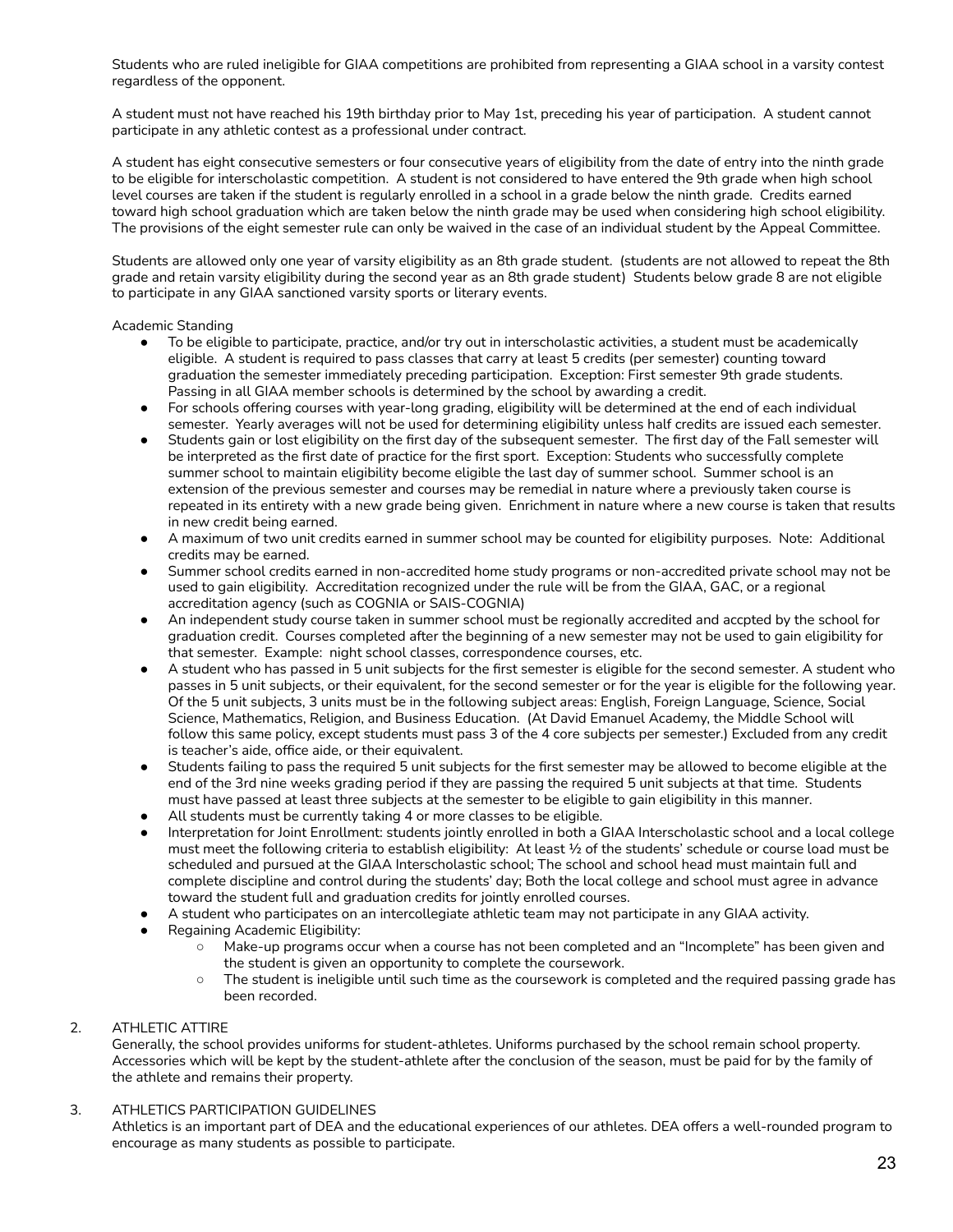The following guidelines apply:

- a. Athletes must be present at school for all required classes in order to practice or play in any interscholastic contest unless excused and approved by Administration. On early dismissal days, attendance for the scheduled activities is required.
- b. Doctor or dentist appointments, funerals, or other situations may be considered excused absences, but must be cleared with Administration. Advance notice is expected for excused absences except in the case of an emergency.
- c. All athletes must have a physical examination by a physician each year to be filed in the main office.
- d. Student-athletes are expected to wear school-issued or school-approved practice apparel and equipment at all practices. Standards of modesty must be maintained, such as shorts being of appropriate length.
- e. Should a team desire to have a team shirt or other apparel, the design and slogan must be approved by the Athletic Director.
- f. In order to receive a varsity letter in any sport, an athlete must be an active member of the team, demonstrate teamwork, team spirit, and finish the season in good standing with the coach and the team.
- g. If a student quits a team during the season without being released by the coach, that athlete cannot participate in any other athletic activity until the sport he/she quit has finished its season. An athlete who quits a team during the season will not letter or be eligible for any awards in that sport.
- h. Any athlete or spectator who incurs a fine at an athletic event is responsible for paying the fine.

### 4. ATHLETICS PHILOSOPHY

DEA strives to prepare students for athletic competition in a Christian environment where integrity is the highest of priorities. We expect our athletic teams to relentlessly pursue victory while displaying character, integrity, good sportsmanship, and honor at all times.

The coaches pass on technical skills and knowledge to their players so that they will have the opportunity to experience success. This is not, however, the cornerstone of our program. It is our desire for each student-athlete to be a better person for having been a part of the athletic program. Our goal is to be competitive and exciting, year after year. In the event that student athlete's conduct is detrimental to the program or season, the coach has authority to discipline which could include suspension and/or dismissal from the team.

The winning tradition that we develop is a byproduct of the Christian principles of our program, the loyalty of our players, coaches, and supporters, and will be evident at all times in our athletic teams.

### 5. UNIFORMS AND EQUIPMENT RESPONSIBILITIES

Student-athletes are responsible for the upkeep on any athletic uniform and equipment issued to him/her. This includes proper washing of uniforms and repairs if necessary. Uniforms that are lost or not returned to the coach must be replaced by the parent or guardian at cost.

Athletes will not be allowed to participate in another sport until the previous coach has cleared the athlete of his/her uniform and equipment responsibilities. Seniors and 8th graders will not graduate until all athletic uniforms or equipment responsibilities are cleared and approved by the Athletic Director.

### 6. TRAVEL FOR EXTRA-CURRICULAR ACTIVITIES

- Students remain responsible for all their school work even when trips require early departure from school or late returns. Any sibling wishing to attend a scheduled athletic event may depart at time of team dismissal. Leaving campus before team dismissal time is considered unexcused.
- If teams go on trips which require staying overnight, the cost of meals and accommodations for participants is the responsibility of the parents.
- When student-athletes are selected to participate in all-star games, the school will pay any entry fee; however, parents are responsible for travel to the contests and for lodging expenses.
- All school rules remain in force during trips. In addition, students may be held to higher standards of appearance for certain events. Participants will be notified by their coach in advance if the regular dress code is modified for certain trips.
- Students are expected to be punctual, arriving at school on the day after a trip at the normal time for classes.
- Generally, students are required to travel to out-of-town events with the teams in school-provided transportation and to sit with team members in an area designated by the coaches or sponsors.
- It is acceptable for parents in attendance at off-campus events to take their own children home with them, but not other students without specific written permission from the other students' parents. Such permission documents should be provided to the school office on the morning of the trip. Arrangements are also permitted whereby pick up and/or drop off of students takes place near their homes when such arrangements are requested in advance and the location is on the way to the event.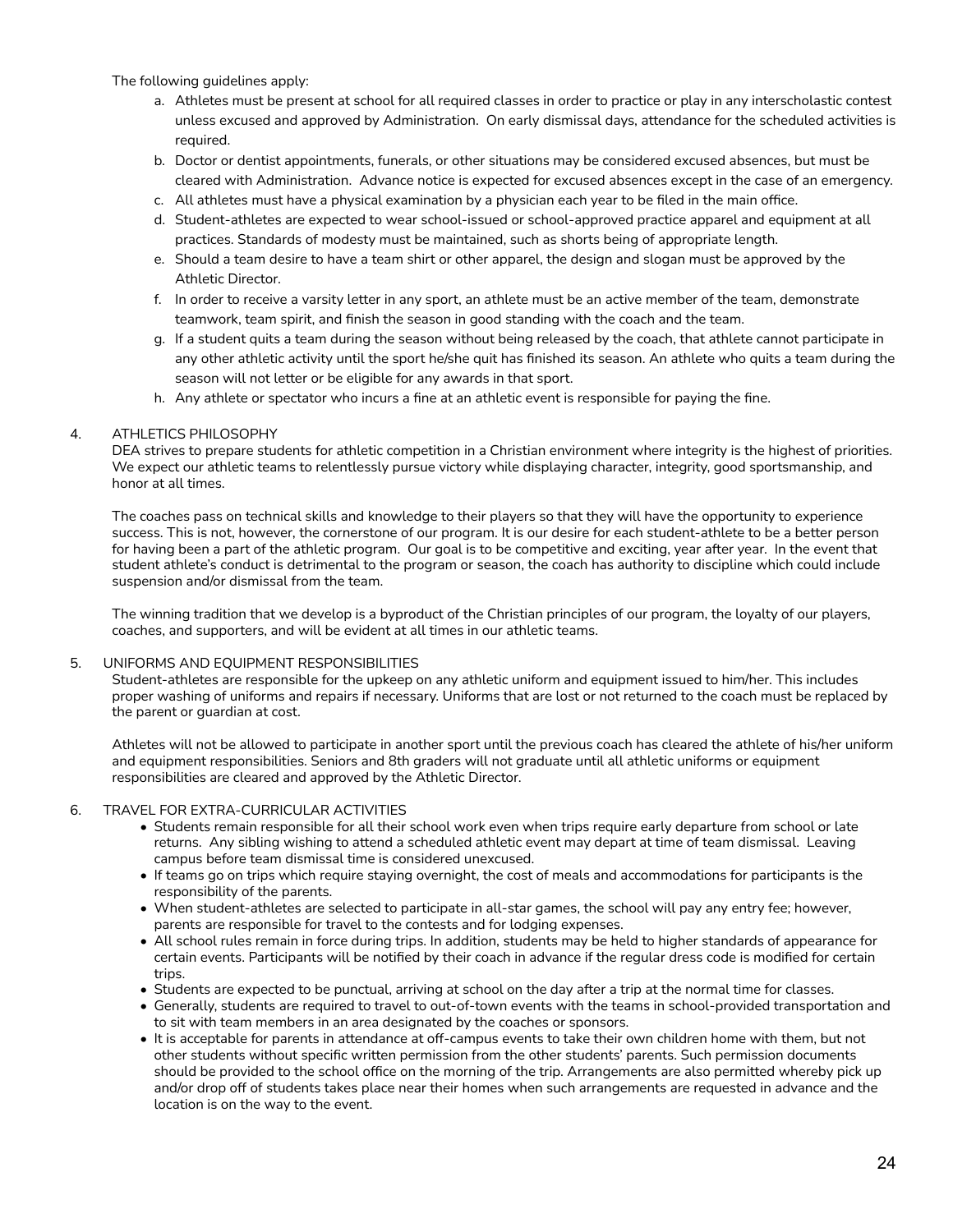### 7. ATHLETIC PRACTICE REQUIREMENTS

Planned and polished practice is imperative for improvement at any skill level. Attendance at practice is considered mandatory unless excused for good reason. Unexcused (practice or game) absence penalties are as follows:

- a. First Sit out  $\frac{1}{4}$  of next competition
- b. Second Sit out  $\frac{1}{2}$  of next competition<br>c. Third Sit out  $\frac{3}{4}$  of next competition
- Third Sit out  $\frac{3}{4}$  of next competition
- d. Fourth Sit out next competition (but must attend the game)
- e. Fifth Dismissal from team

### 8. CHEERLEADING

Cheerleading is considered a sport and athletic eligibility and other rules apply. As a sport, cheerleading involves skills and activities that require good physical health and conditioning. It is expected that anyone who participates in cheerleading is willing and physically able to participate in these activities.

Cheerleaders must be present at all games which they are scheduled to attend and cheer, unless there is a written explanation for an illness, family emergency, or school related absence. Practice attendance requirements are the same as for other sports. Violation of this policy will result in the loss of a letter and/or dismissal from the squad.

Cheerleaders are allowed to participate in another sport (if coaches approve/allow), but must coordinate with the Athletic Director and cheerleading sponsor if they are going to miss practices or games.

### 9. CONDUCT

Students must be in good standing at DEA in matters of discipline and citizenship. Students may be held out of competitions or not allowed to travel as a result of academic non-performance/probation, excessive absence or tardiness, accumulation of discipline referrals, failure to return uniforms or equipment, or other rules violations.

Parent or student behavior which brings about technical fouls or expulsion from games is unacceptable and may result in further sanctions from the Administration (including fines issued by the league/association). Conduct on or off the field which brings dishonor to the team or the school will not be tolerated and may result in suspensions. In extreme cases, dismissal from the team or the school may result.

DEA students who attend games, either home or away, are under the authority of the designated school official for that contest. Currently enrolled students, even if not members of the team at an athletic event, must conform to school rules and behavior expectations.

Eligibility requirements apply to all interscholastic competitions, including middle school and junior varsity levels.

Parents are responsible for the actions of their children at athletic events.

DEA is not responsible for any injuries. Parents, not DEA, are responsible for children at any after school event. Students are not to be left after school for any athletic event without the supervision of an adult.

### 10. PARENTS AS COACHES

Current parents should not be the head coach of an interscholastic team (middle school or high school) whenever an alternative to such a situation is available. This does not apply to parent-coaches who are employees of the school. Parents may serve as paid or volunteer assistant coaches with the approval of the head coach, Athletic Director, and the Administration.

All interscholastic coaches must comply with state association requirements, as well as, the rules and regulations of national governing agencies such as the National Federation of State High School Associations (NFHS).

# **XI. OTHER POLICIES AND PROCEDURES**

### 1. REGISTRATION / TUITION

All parents are required each year to update registration information at the time of registration. Registration is not officially complete, nor a place reserved for any child, unless the registration fee accompanies the application and the families account balance is current (zero balance). Registration is open to current families first, and for a designated amount of time, before registration opens to the public.

### 2. EMERGENCY NOTIFICATION FOR CLOSING SCHOOL

When the decision is made to close school, parents will be notified via DEA email and social media. Typically, in cases of extreme weather, when the local public schools are closed, DEA will also close. In the event of early dismissal due to weather, parents are notified and staff members will remain until students have departed campus.

Parents or guardians are requested to instruct their child as to what to do if school closes early and to make arrangements for immediate pick-up when school closes early. Note: If weather conditions are such that parents feel it is necessary to pick up a child early on their own initiative, they should come directly to the school office.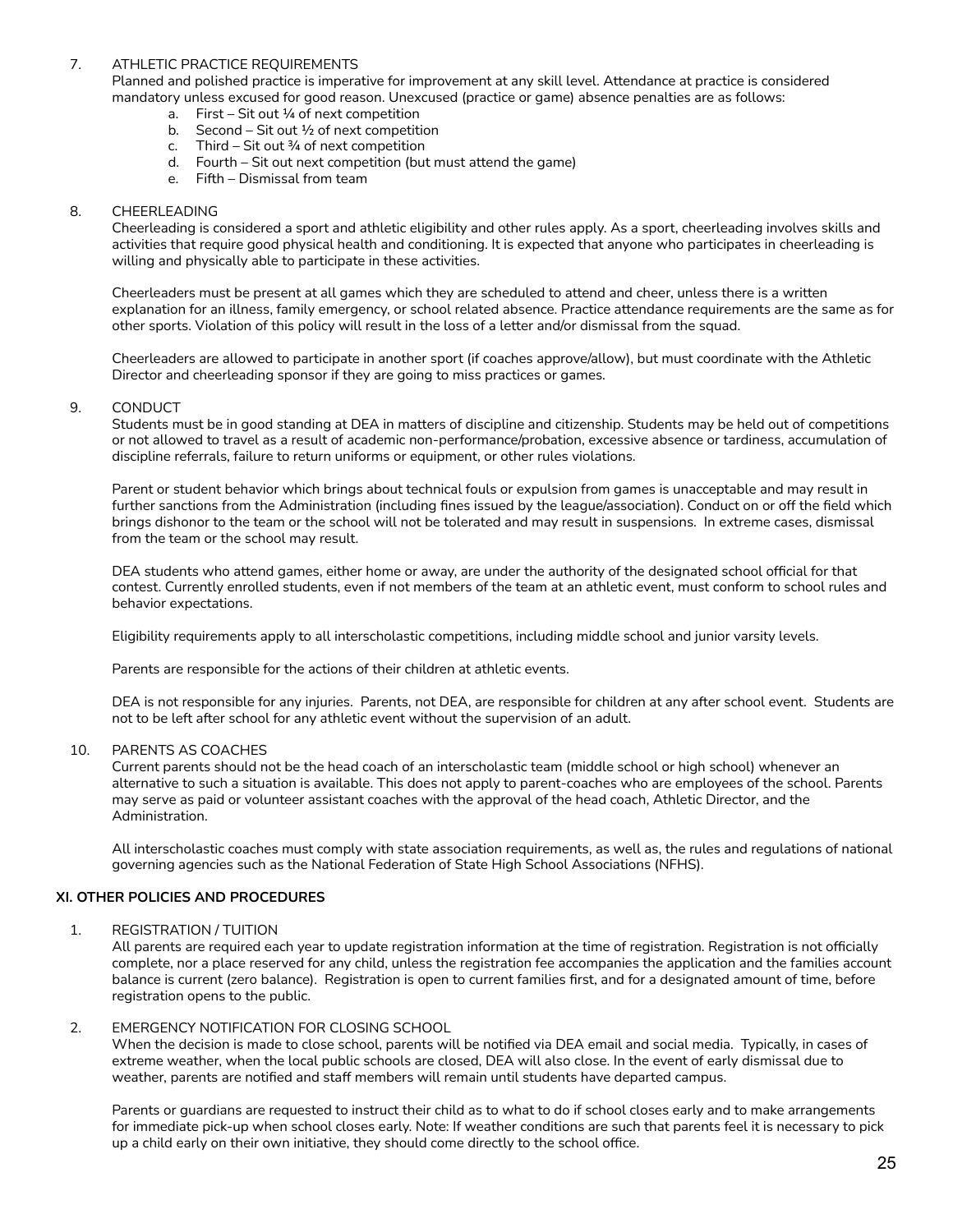# 3. FUNDRAISING ACTIVITIES

All fundraisers involving the school must be approved and coordinated by the Administration well in advance of the planned event. Fundraising Permission Forms are available in the office. Ad hoc fundraisers are not allowed because they may interfere with other scheduled and necessary fundraising activities. All funds must be turned in to an administrator immediately following an event. It is preferred that no funds leave DEA after an event.

### 4. MEDICAL FORMS

All students must have a current medical form on file in the office- this includes GIAA Concussion Policy form and a current athletic participation physical.

### 5. MEDICAL CONDITIONS

DEA's goal is to maintain a healthy environment for your child/children. Please let the office know if your child has been sick and is unable to come to school. If your child has had a fever above 100℉, do not send them to school until the fever has been controlled without medication for 24 hours. If your child has experienced vomiting or diarrhea (loose stool) in the last 24 hours, please do not send them to school. If your child has a skin rash, pink eye or other eye infection, or green nasal discharge, please do not send them to school until cleared by a physician.

A student whose emotional or medical condition, in the opinion of Administration, could be disruptive of the normal educational process may be asked to leave school until the condition is no longer deemed potentially disruptive.

Safeguards are in place for students with allergies. Parents should alert teachers of any and all allergies, and also include this information on the student medical form and update as changes occur.

In the event that a student is found to have a serious communicable disease or condition (such as head lice), the Head of School must be promptly notified of the diagnosis and kept informed about the progress of treatment. In this event, the school reserves the right to evaluate its response on a case-by-case basis with professional advice. The school will make every effort to protect the identity and the right of privacy of all individuals when it receives information from any source; however, the school must exercise prudence for the health and well-being of the school community. In cases of head lice, student must be free and clear of head lice and provide a letter from physician stating approval to return to school.

### 6. MEDICATIONS

All prescription medications should be brought to school by a parent and presented at the school office. Over-the-counter (OTC) medications may be distributed by the teacher/office with parental permission.

Prescription medications must be in the original container, listing the name of the student, the physician's name, the dosage, the time interval for administration, and the name of the drug. All prescription medications must be stored by school office staff, except in cases where the parent specifies in writing that the medication must be kept with the teacher and permission to do so is granted by the school office staff or administration.

# 7. INSURANCE

Each DEA student must provide proof of medical insurance upon enrollment, or sign a disclaimer. All students are provided secondary accident insurance for all school activities. All school related accidents with an insurance claim, must be reported immediately to the administration and all claims must be submitted within six weeks of the accident date.

# 8. SOLICITATION

All outside production or distribution of the DEA logo must be approved by administration. Selling any item with the DEA logo must be approved by the administration.

# 9. CHALLENGED MATERIALS POLICY

In conjunction with the Library Bill of Rights and as stated in the SAIS-SACS standards, David Emanuel Academy provides the following policy for dealing with challenged materials:

An individual who objects to material in the media center, website, or other location and desires to have it removed must follow this procedure:

- a. Any challenge to material must be put in writing.
- b. Objection to the material must be specified.
- c. The challenge will be submitted to the Administration.

Upon receiving a challenge, a designated member of the Administration will follow these steps:

- a. Meet with the individual placing the challenge.
- b. If a satisfactory agreement cannot be reached between the school representative and the individual, a meeting will be held with the Head of School or designated administrator, and the individual
- c. If the matter still remains unresolved, a meeting of a Review Board will be held consisting of the following individuals:
	- i. Head of School
	- ii. Designated member of the Administration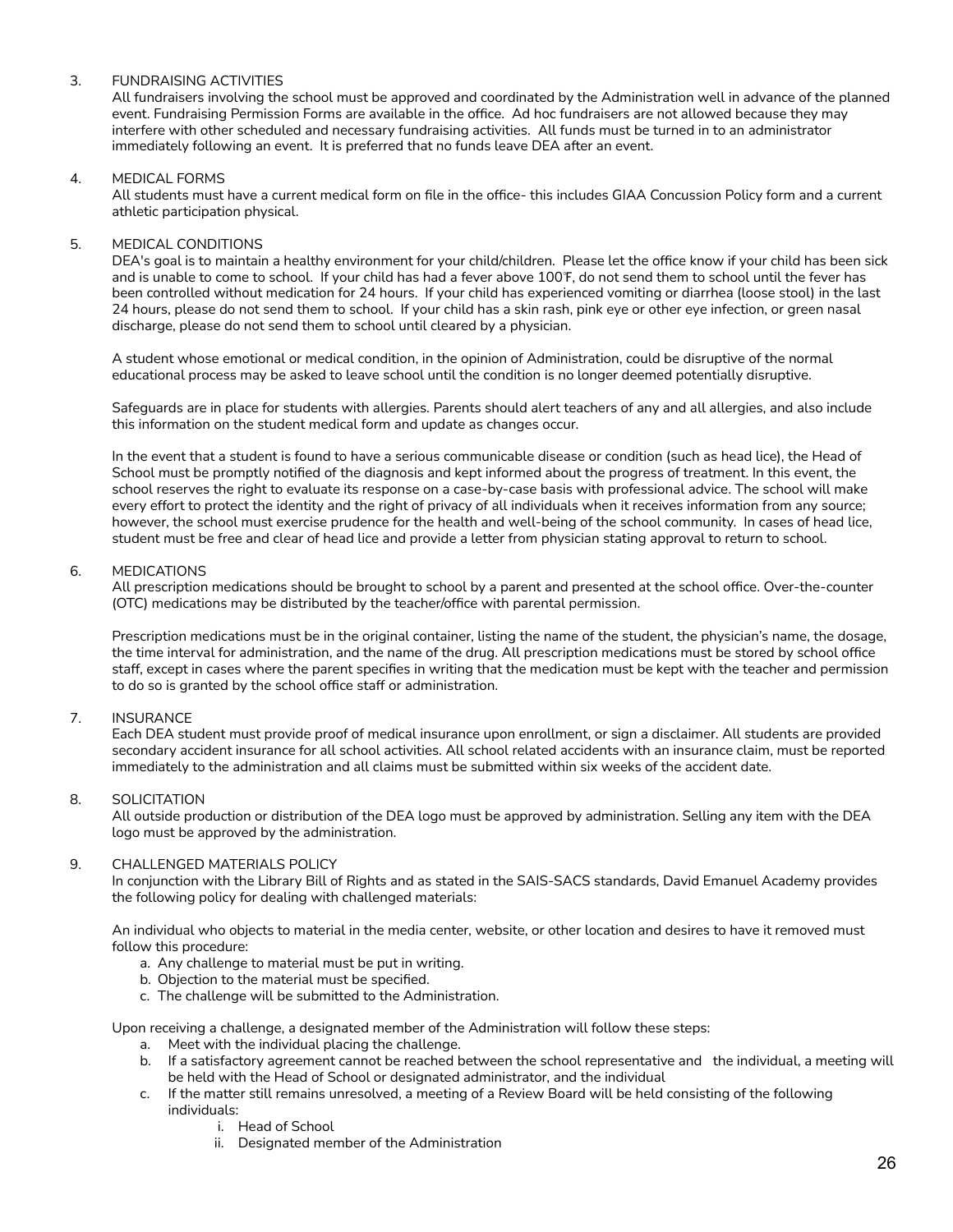- iii. Representative from the Board of Trustees
- d. The vote of the Review Board will decide the matter.

### 10. PARENT DROP OFF / PICK UP PROCEDURES

- Drop Off Students who arrive at school between 7:30 and 7:50 AM should be dropped off at the cafeteria, where faculty will supervise. At 7:50 AM, the buildings will be unlocked for student drop off and all entrances will lock at 8:05 AM. Any late arrivals should report to the main office for tardy slip.
- Pick Up The school day ends at 3:00 PM.

DEA is not responsible for the supervision of students once the school day has concluded, except for students on a bus being transported, or in a school sponsored activity.

### 11. BOOKBAGS

All bookbags for middle and high school students are to remain in the hall during school hours. At no time is it necessary or allowed for students to move around the campus with bookbags. Bags are to remain under lockers after arrival and may be picked up upon the end of the day.

## 12. FINANCIAL POLICIES

- The office will not make change for bills greater than \$5.00.
- After 3 returned checks, families must pay with cashiers check, cash, or credit card only.
- All returned checks result in a \$35 returned check fee.
- DEA will not accept post dated checks for any transaction.
- In order to receive reimbursement for purchases, there must be prior approval for purchase(s) and receipts must be turned in within 30 days of event/purchase. No reimbursement will be made without invoice or receipt turned in with a form provided by the front office.

### 13. PROM/8TH GRADE DANCE

In order to attend Prom, all students attending must fill out and return DEA's Student Prom Contract by designated time. For the 8th Grade Dance, it is mandatory for all 8th grade families to be present for clean-up day. **Any family not represented for clean-up will receive a \$100 fine.**

### 14. POTTY TRAINING

DEA's preschool requires that all students be potty trained upon entering our programs. Please refer to the Preschool Handbook for more specific guidelines.

### 15. PARENT PLEDGE

By enrolling children in DEA, parents/guardians agree to fully support the policies and procedures set forth in this Parent and Student Handbook. Parents/guardians should cooperate with teachers, administrators, and board members in a spirit of partnership in the education and spiritual growth of their child/children. Negative and damaging comments are not aligned to DEA's mission and therefore should be avoided. If a parent/guardian is not fulfilling this pledge, DEA reserves the right to request the withdrawal of the student.